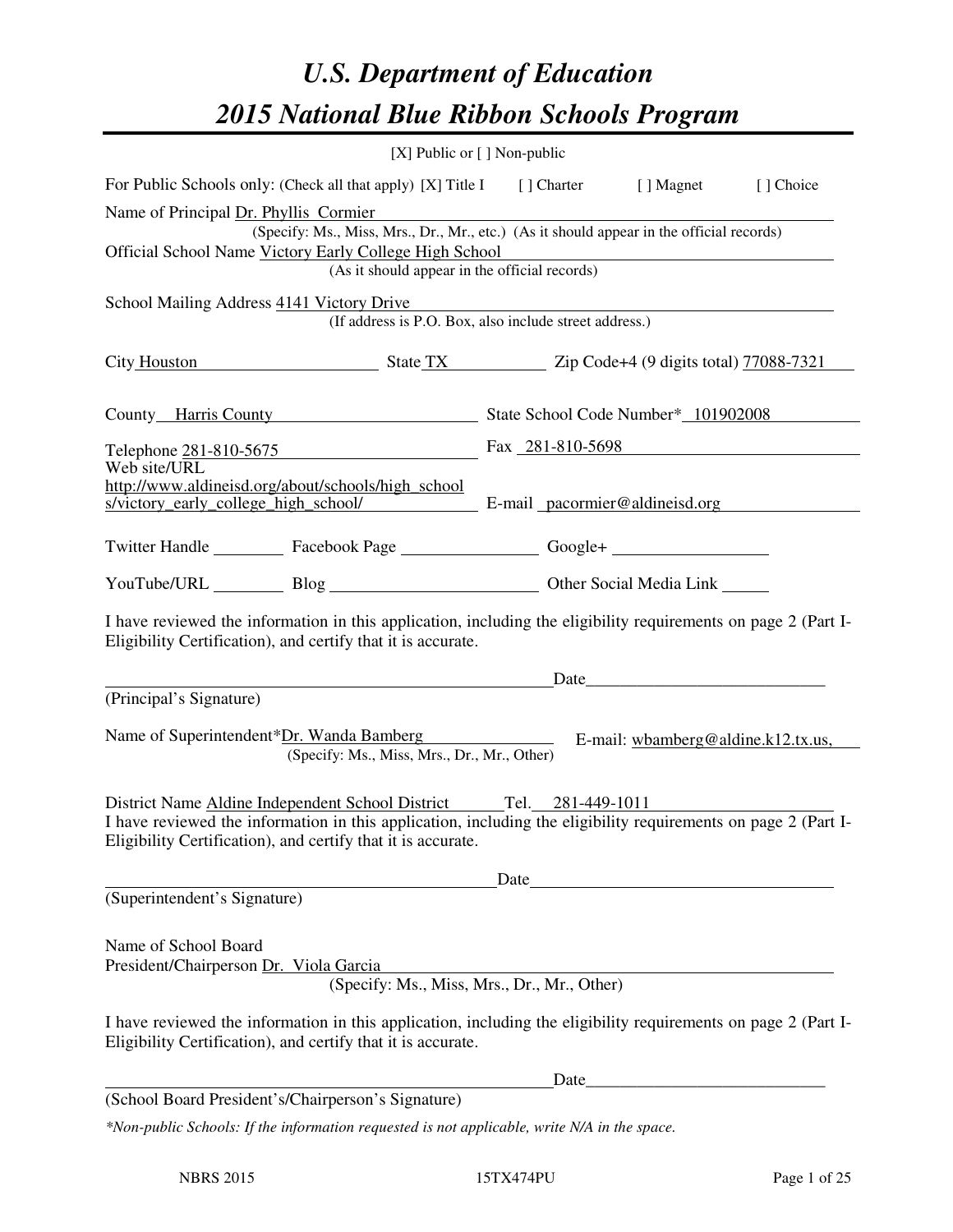#### **Include this page in the school's application as page 2.**

The signatures on the first page of this application (cover page) certify that each of the statements below, concerning the school's eligibility and compliance with U.S. Department of Education and National Blue Ribbon Schools requirements, are true and correct.

- 1. The school configuration includes one or more of grades K-12. (Schools on the same campus with one principal, even a K-12 school, must apply as an entire school.)
- 2. The school has made its Annual Measurable Objectives (AMOs) or Adequate Yearly Progress (AYP) each year for the past two years and has not been identified by the state as "persistently dangerous" within the last two years.
- 3. To meet final eligibility, a public school must meet the state's AMOs or AYP requirements in the 2014-2015 school year and be certified by the state representative. Any status appeals must be resolved at least two weeks before the awards ceremony for the school to receive the award.
- 4. If the school includes grades 7 or higher, the school must have foreign language as a part of its curriculum.
- 5. The school has been in existence for five full years, that is, from at least September 2009 and each tested grade must have been part of the school for the past three years.
- 6. The nominated school has not received the National Blue Ribbon Schools award in the past five years: 2010, 2011, 2012, 2013, or 2014.
- 7. The nominated school has no history of testing irregularities, nor have charges of irregularities been brought against the school at the time of nomination. The U.S. Department of Education reserves the right to disqualify a school's application and/or rescind a school's award if irregularities are later discovered and proven by the state.
- 8. The nominated school or district is not refusing Office of Civil Rights (OCR) access to information necessary to investigate a civil rights complaint or to conduct a district-wide compliance review.
- 9. The OCR has not issued a violation letter of findings to the school district concluding that the nominated school or the district as a whole has violated one or more of the civil rights statutes. A violation letter of findings will not be considered outstanding if OCR has accepted a corrective action plan from the district to remedy the violation.
- 10. The U.S. Department of Justice does not have a pending suit alleging that the nominated school or the school district as a whole has violated one or more of the civil rights statutes or the Constitution's equal protection clause.
- 11. There are no findings of violations of the Individuals with Disabilities Education Act in a U.S. Department of Education monitoring report that apply to the school or school district in question; or if there are such findings, the state or district has corrected, or agreed to correct, the findings.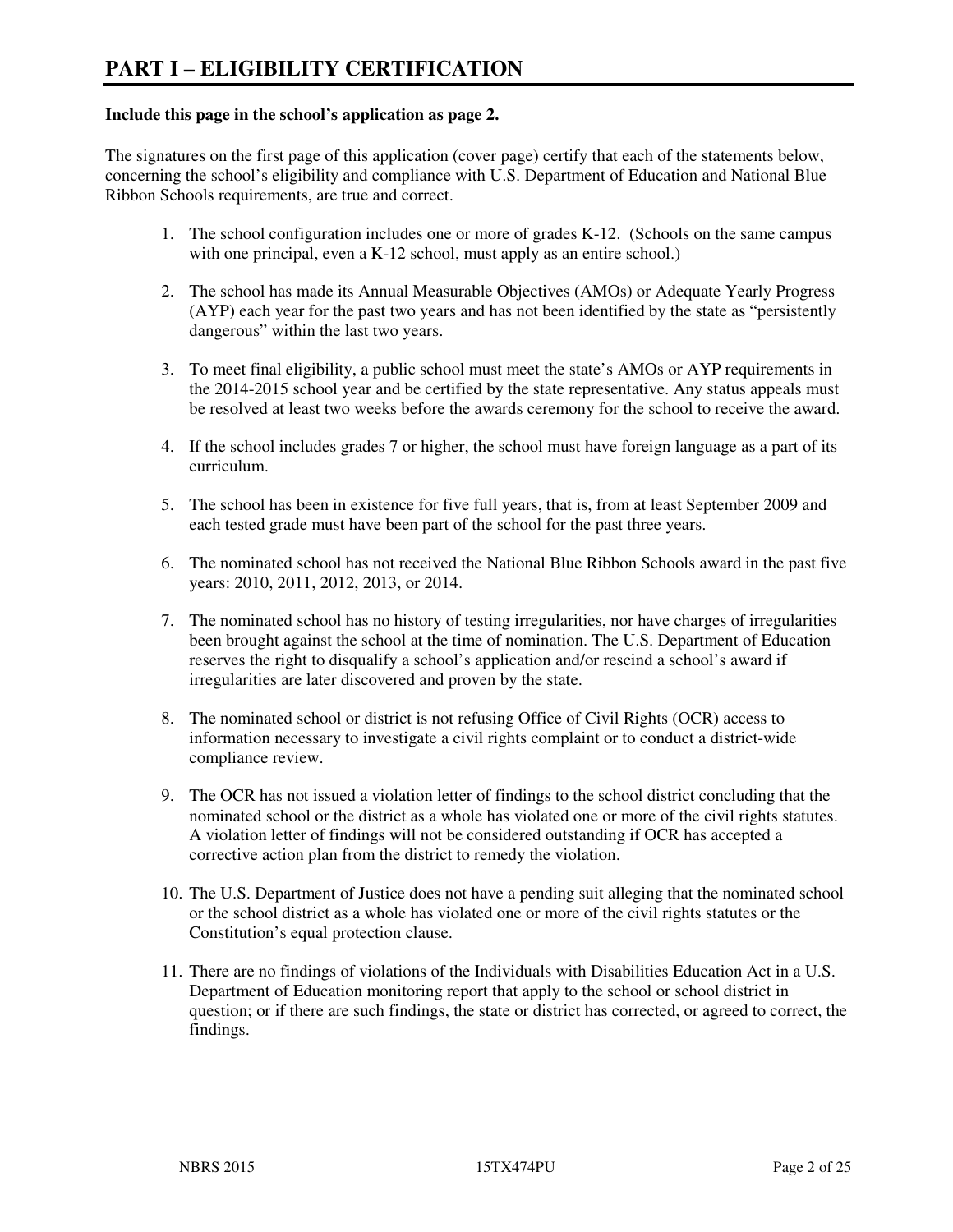# **PART II - DEMOGRAPHIC DATA**

#### **All data are the most recent year available.**

**DISTRICT** (Question 1 is not applicable to non-public schools)

| Number of schools in the district<br>(per district designation): | 53 Elementary schools (includes K-8)<br>10 Middle/Junior high schools |
|------------------------------------------------------------------|-----------------------------------------------------------------------|
|                                                                  | 14 High schools                                                       |
|                                                                  | $0 K-12$ schools                                                      |

77 TOTAL

**SCHOOL** (To be completed by all schools)

- 2. Category that best describes the area where the school is located:
	- [X] Urban or large central city
	- [ ] Suburban with characteristics typical of an urban area
	- [ ] Suburban
	- [ ] Small city or town in a rural area
	- [ ] Rural
- 3. 4 Number of years the principal has been in her/his position at this school.
- 4. Number of students as of October 1 enrolled at each grade level or its equivalent in applying school:

| Grade                           | # of         | # of Females | <b>Grade Total</b> |
|---------------------------------|--------------|--------------|--------------------|
|                                 | <b>Males</b> |              |                    |
| <b>PreK</b>                     | 0            | $\theta$     | 0                  |
| K                               | 0            | 0            | $\theta$           |
| 1                               | 0            | 0            | 0                  |
| $\mathbf{2}$                    | 0            | 0            | 0                  |
| 3                               | 0            | 0            | 0                  |
| 4                               | 0            | 0            | 0                  |
| 5                               | 0            | 0            | $\theta$           |
| 6                               | 0            | $\theta$     | 0                  |
| 7                               | 0            | 0            | 0                  |
| 8                               | 0            | 0            | 0                  |
| 9                               | 48           | 82           | 130                |
| 10                              | 46           | 92           | 138                |
| 11                              | 43           | 65           | 108                |
| 12                              | 32           | 63           | 95                 |
| <b>Total</b><br><b>Students</b> | 169          | 302          | 471                |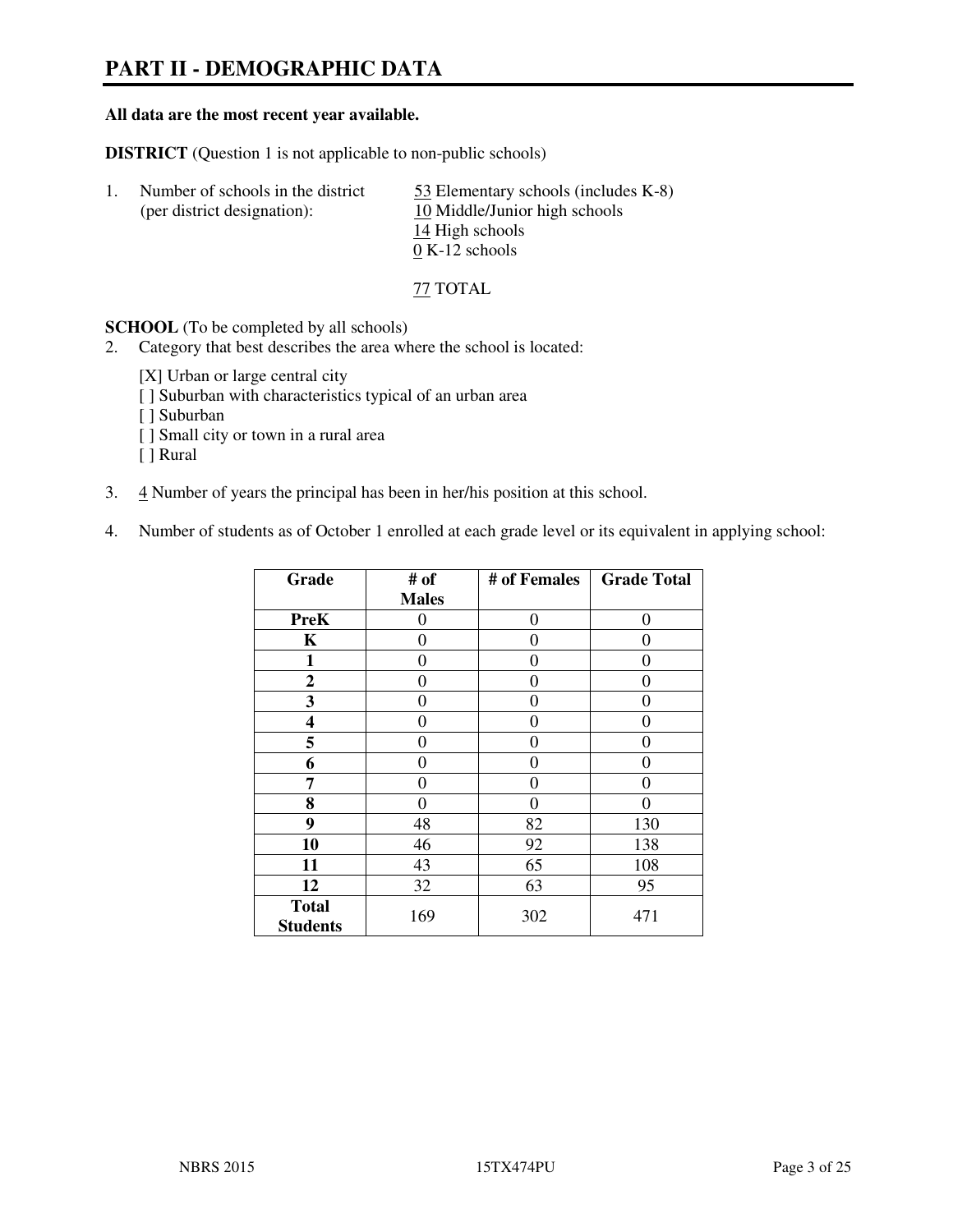the school: 5 % Asian

5. Racial/ethnic composition of  $0\%$  American Indian or Alaska Native 16 % Black or African American 75 % Hispanic or Latino 0 % Native Hawaiian or Other Pacific Islander 3 % White 1 % Two or more races **100 % Total** 

(Only these seven standard categories should be used to report the racial/ethnic composition of your school. The Final Guidance on Maintaining, Collecting, and Reporting Racial and Ethnic Data to the U.S. Department of Education published in the October 19, 2007 *Federal Register* provides definitions for each of the seven categories.)

6. Student turnover, or mobility rate, during the 2013 - 2014 year: 2%

This rate should be calculated using the grid below. The answer to (6) is the mobility rate.

| <b>Steps For Determining Mobility Rate</b>    | Answer |
|-----------------------------------------------|--------|
| $(1)$ Number of students who transferred to   |        |
| the school after October 1, 2013 until the    |        |
| end of the school year                        |        |
| (2) Number of students who transferred        |        |
| from the school after October 1, 2013 until   | 11     |
| the end of the school year                    |        |
| (3) Total of all transferred students [sum of | 11     |
| rows $(1)$ and $(2)$ ]                        |        |
| (4) Total number of students in the school as | 441    |
| of October 1                                  |        |
| $(5)$ Total transferred students in row $(3)$ | 0.025  |
| divided by total students in row (4)          |        |
| $(6)$ Amount in row $(5)$ multiplied by 100   | ႒      |

# 7. English Language Learners (ELL) in the school:  $0\%$

Number of non-English languages represented: 0 Specify non-English languages:

- 1 Total number ELL
- 8. Students eligible for free/reduced-priced meals:  $\frac{73\%}{20\%}$ Total number students who qualify:  $353$

#### **Information for Public Schools Only - Data Provided by the State**

The state has reported that  $\frac{73}{6}$  % of the students enrolled in this school are from low income or disadvantaged families based on the following subgroup(s): Students eligible for free/reduced-priced meals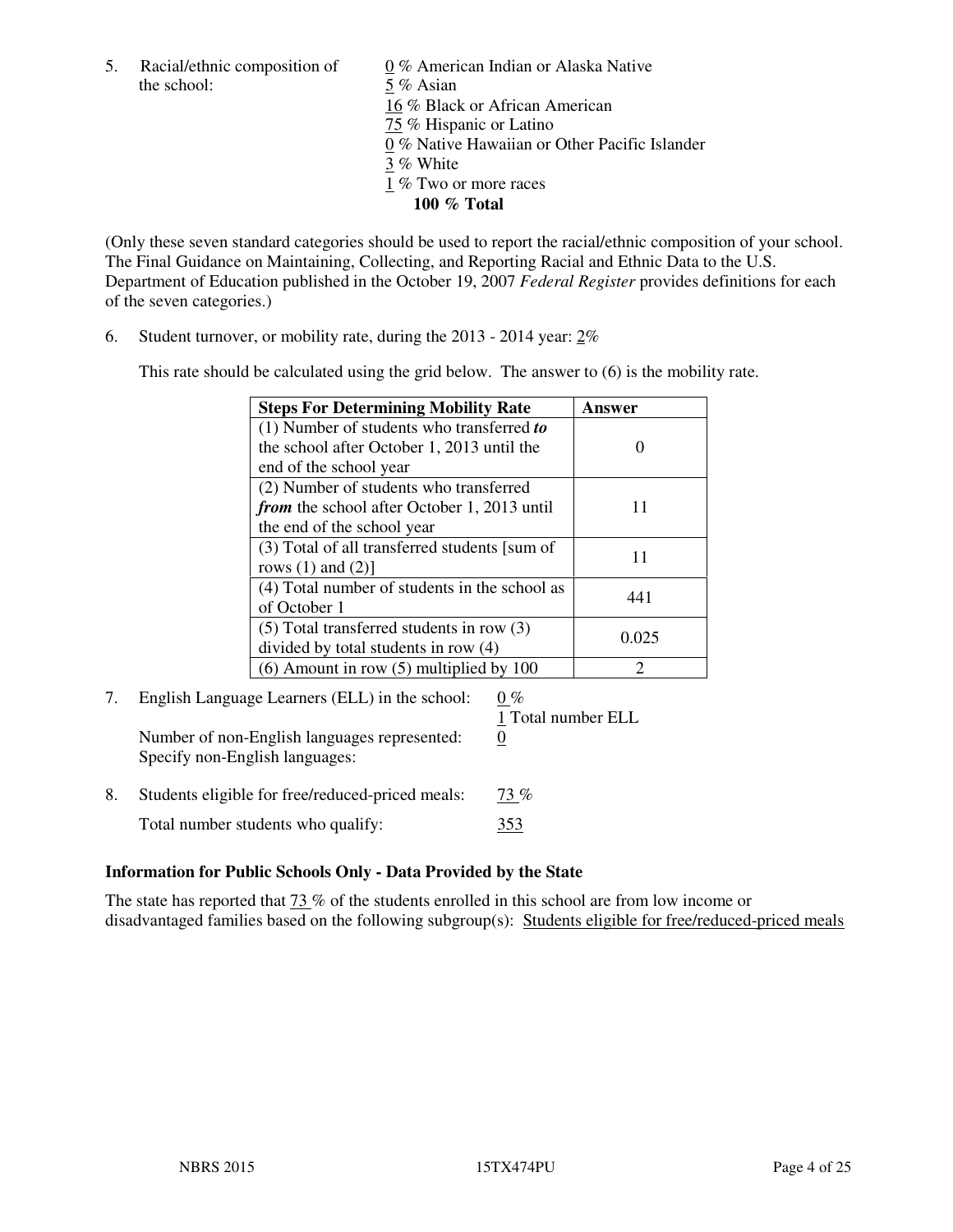9. Students receiving special education services:  $0\%$ 

0 Total number of students served

Indicate below the number of students with disabilities according to conditions designated in the Individuals with Disabilities Education Act. Do not add additional categories.

| 0 Autism                | $\underline{0}$ Orthopedic Impairment   |
|-------------------------|-----------------------------------------|
| 0 Deafness              | 0 Other Health Impaired                 |
| 0 Deaf-Blindness        | 0 Specific Learning Disability          |
| 0 Emotional Disturbance | 1 Speech or Language Impairment         |
| 0 Hearing Impairment    | 0 Traumatic Brain Injury                |
| 0 Mental Retardation    | 0 Visual Impairment Including Blindness |
| 0 Multiple Disabilities | 0 Developmentally Delayed               |
|                         |                                         |

10. Use Full-Time Equivalents (FTEs), rounded to nearest whole numeral, to indicate the number of personnel in each of the categories below:

|                                       | <b>Number of Staff</b> |
|---------------------------------------|------------------------|
| Administrators                        |                        |
| Classroom teachers                    | 19                     |
| Resource teachers/specialists         |                        |
| e.g., reading, math, science, special | 3                      |
| education, enrichment, technology,    |                        |
| art, music, physical education, etc.  |                        |
| Paraprofessionals                     | 4                      |
| Student support personnel             |                        |
| e.g., guidance counselors, behavior   |                        |
| interventionists, mental/physical     |                        |
| health service providers,             |                        |
| psychologists, family engagement      |                        |
| liaisons, career/college attainment   |                        |
| coaches, etc.                         |                        |
|                                       |                        |

11. Average student-classroom teacher ratio, that is, the number of students in the school divided by the FTE of classroom teachers, e.g.,  $22:1$   $24:1$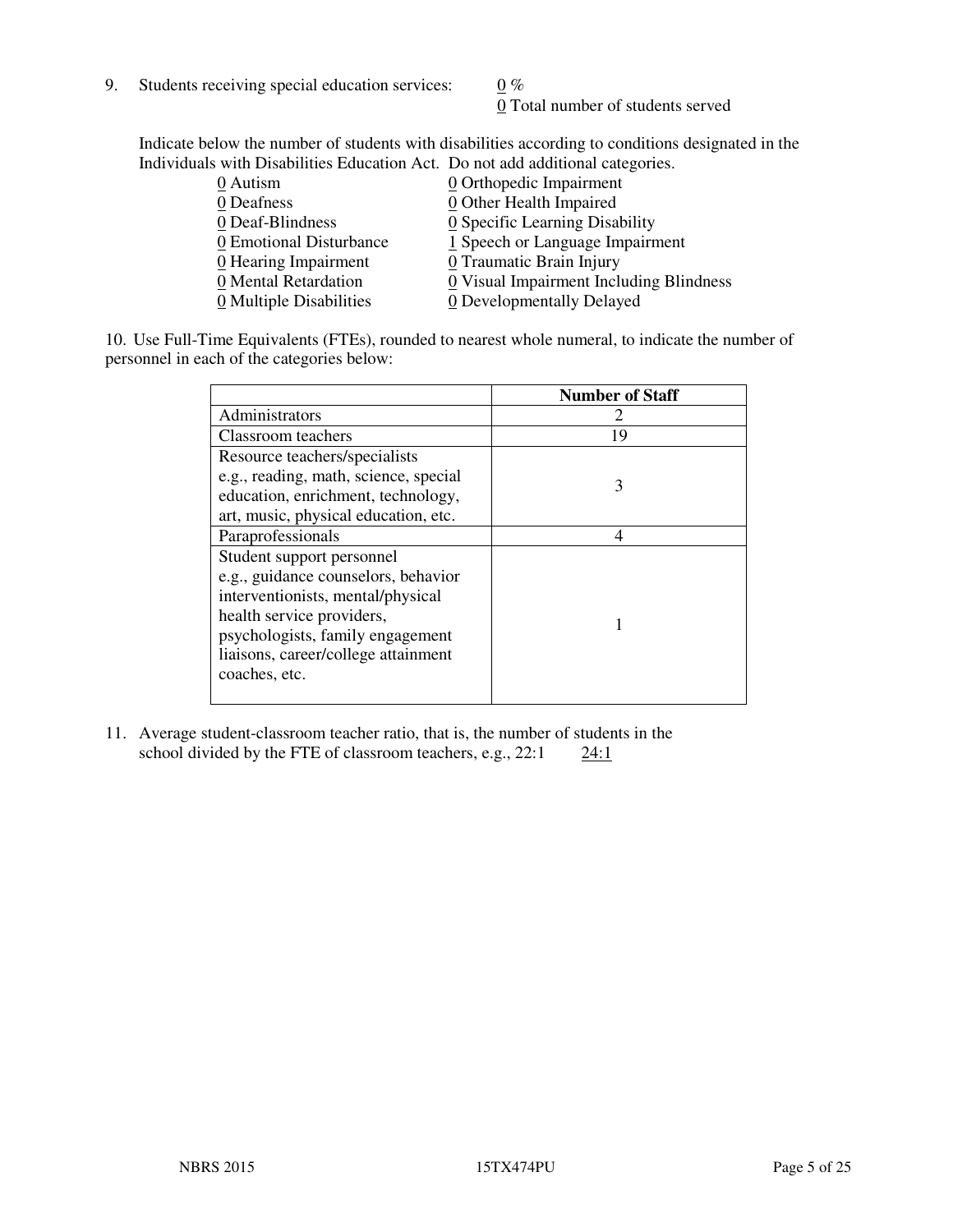12. Show daily student attendance rates. Only high schools need to supply yearly graduation rates.

| <b>Required Information</b> | 2013-2014 | 2012-2013 | 2011-2012 | 2010-2011 | 2009-2010 |
|-----------------------------|-----------|-----------|-----------|-----------|-----------|
| Daily student attendance    | 98%       | 98%       | 97%       | 94%       | 94%       |
| High school graduation rate | $00\%$    | $100\%$   | $.00\%$   | 100%      | $0\%$     |

#### 13. **For schools ending in grade 12 (high schools)**

Show percentages to indicate the post-secondary status of students who graduated in Spring 2014

| <b>Post-Secondary Status</b>                  |       |
|-----------------------------------------------|-------|
| Graduating class size                         | 82    |
| Enrolled in a 4-year college or university    | 92%   |
| Enrolled in a community college               | $1\%$ |
| Enrolled in career/technical training program | $1\%$ |
| Found employment                              | 2%    |
| Joined the military or other public service   | 4%    |
| Other                                         | ገማ    |

14. Indicate whether your school has previously received a National Blue Ribbon Schools award. Yes No X

If yes, select the year in which your school received the award.

15. Please summarize your school mission in 25 words or less: Victory aspires to prepare students socially and emotionally as citizens; develop a foundation for scholarly achievement; and cultivate qualities preparing students for universities and careers.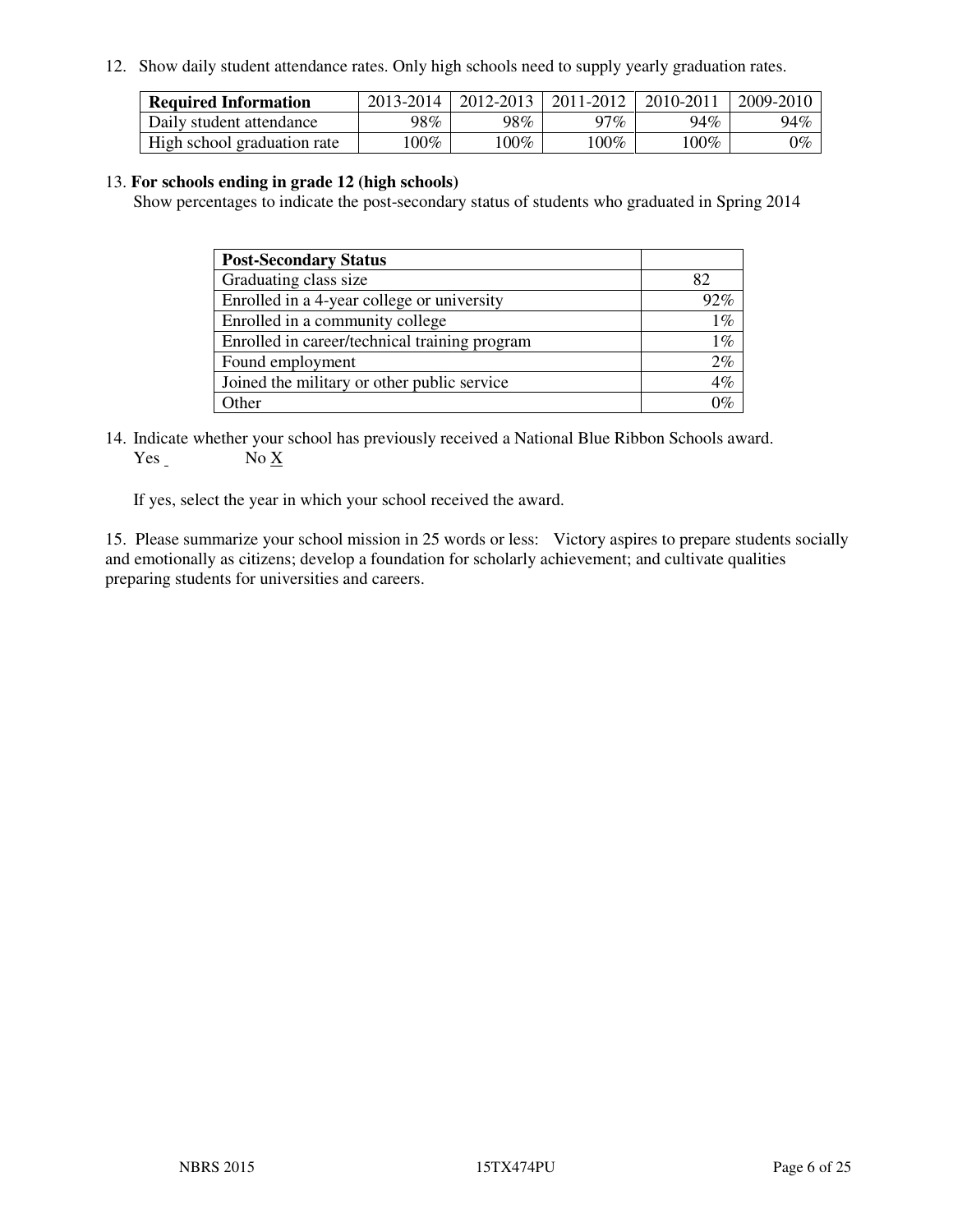# **PART III – SUMMARY**

Victory Early College High School emerged from goals and objectives shared by a well-established history between Lone Star College-North Harris and Aldine Independent School District. When the Texas Education Agency requested proposals for early college high schools, a design team, represented by both entities, was created to devise a plan developing policies and procedures with the purpose of embedding college readiness standards into rigorous courses of an early college high school. From collaborative efforts, Victory Early College High School was funded in 2007 for two years. Application for admission to Victory was open to all rising 9th graders in Aldine ISD during the spring of 2007. The school, then housed at a satellite campus of LSC-North Harris, accepted 116 students into the first freshmen class.

Victory, a non-traditional small high school, offers limited campus enrollment, small class sizes, and a supportive personalized learning environment. Now located at Lone Star College Victory Center Campus in the historic Acres Home area of Houston, Texas, Victory provides students the opportunity to graduate with a high school diploma and Associates Degree or two years of college credit towards a Baccalaureate Degree. The school, now in its eighth year, has graduated four classes. The first graduates, Class of 2011, consisted of 42 graduates. Of those 42 students, 27 received an Associate of Arts degree from Lone Star College-North Harris. Class of 2012, had 72 graduates with 60 of those students receiving an Associate of Arts degree. Class of 2013 graduated 78 students. Fifty-seven students were awarded an Associate of Arts degree, and the Class of 2014 graduated 82 seniors with 60 students receiving an Associates from Lone Star College. Students enrolled in college courses are held to the same placement standards as all LSC-North Harris college students.

Victory has received numerous awards including being named a National School of Distinction in recognition of Outstanding Service to Fight Hunger. In addition, Victory was named to the Texas Business and Education Coalition 2011 Honor Roll, which recognizes schools who consistently have a high percentage of students meeting state standards while also having a high percentage of students with Commended Performance. The Texas Education Agency recognized Victory with a Gold Performance Acknowledgement for Advanced and Dual Course Enrollment, Attendance Rate, Commended Performance in reading, math, science, and social studies, and student performance on the Texas State Initiative ELA and math. Finally, U.S. News & World Report included Victory in its Best High School rankings for 2013 and 2014 earning a Gold Award. Of the schools analyzed nationwide, only 2.7% earned a Gold Award.

Victory recruits students from the ten Aldine ISD middle schools, targeting first generation, low socioeconomic students at risk of not attending an institution of higher education. The school is marketed emphasizing an accelerated curriculum, maturity, motivation, and commitment, necessary to attain a high school diploma and Associates Degree simultaneously. As part of the recruitment process, informational parent and student meetings are provided in English and in Spanish. Specifically, the selection process focuses on students' academic ability, 8th grade teacher recommendations, essay response and interview. Recommendations from the students' 8th grade teachers focus on students' persistence/determination on academic tasks, learning environment behavior, self-initiative on academic expectations, and academic integrity. Using these measures allows for a comprehensive evaluation of potential students while ensuring the fairness and integrity of the program.

Victory Early College models a college schedule. Students take four alternating 90 minute classes for a total of eight Monday through Thursday. Friday's schedule is adjusted with six 45 minute periods beginning at 7:30 am and ending at 1:00 pm. The remainder of Friday is used to build social, cultural and physical skills through participation in clubs and organizations. Clubs and organizations include but are not limited to the fitness club, game club, and the Hispanic Heritage club.

Through the rigorous yet supportive environment, Victory assists students in developing academically, emotionally, physically, socially and culturally. For example, our graduation preparation classes not only prepare students academically for the college readiness test and classes but also focuses on soft skills needed for life-long sustainability. By participating in clubs and organizations, students have the opportunity to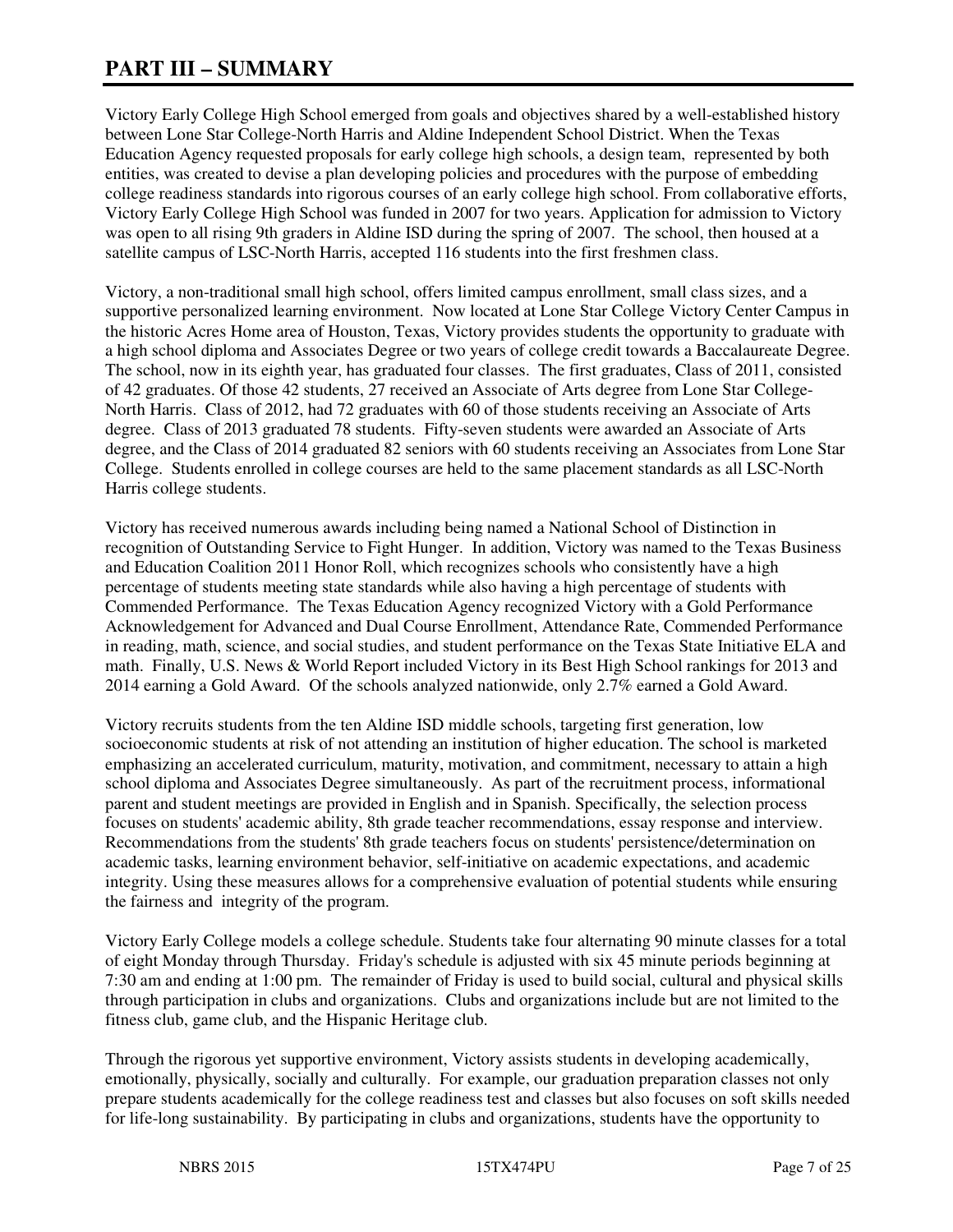develop socially and culturally. Students attend cultural events and become a part of student life organizations at the college level.

Victory believes that all students can graduate college and be career ready through the support of faculty, staff, parents and the community. The school promotes and encourages student success by incorporating active learning, engaging students in critical thinking and utilizing a variety of strategies based on educational principles. Victory attributes its success to a rigorous and progressive program of study and to the building of relationships among students, community stakeholders, parents, the Lone Star College System, and Aldine ISD.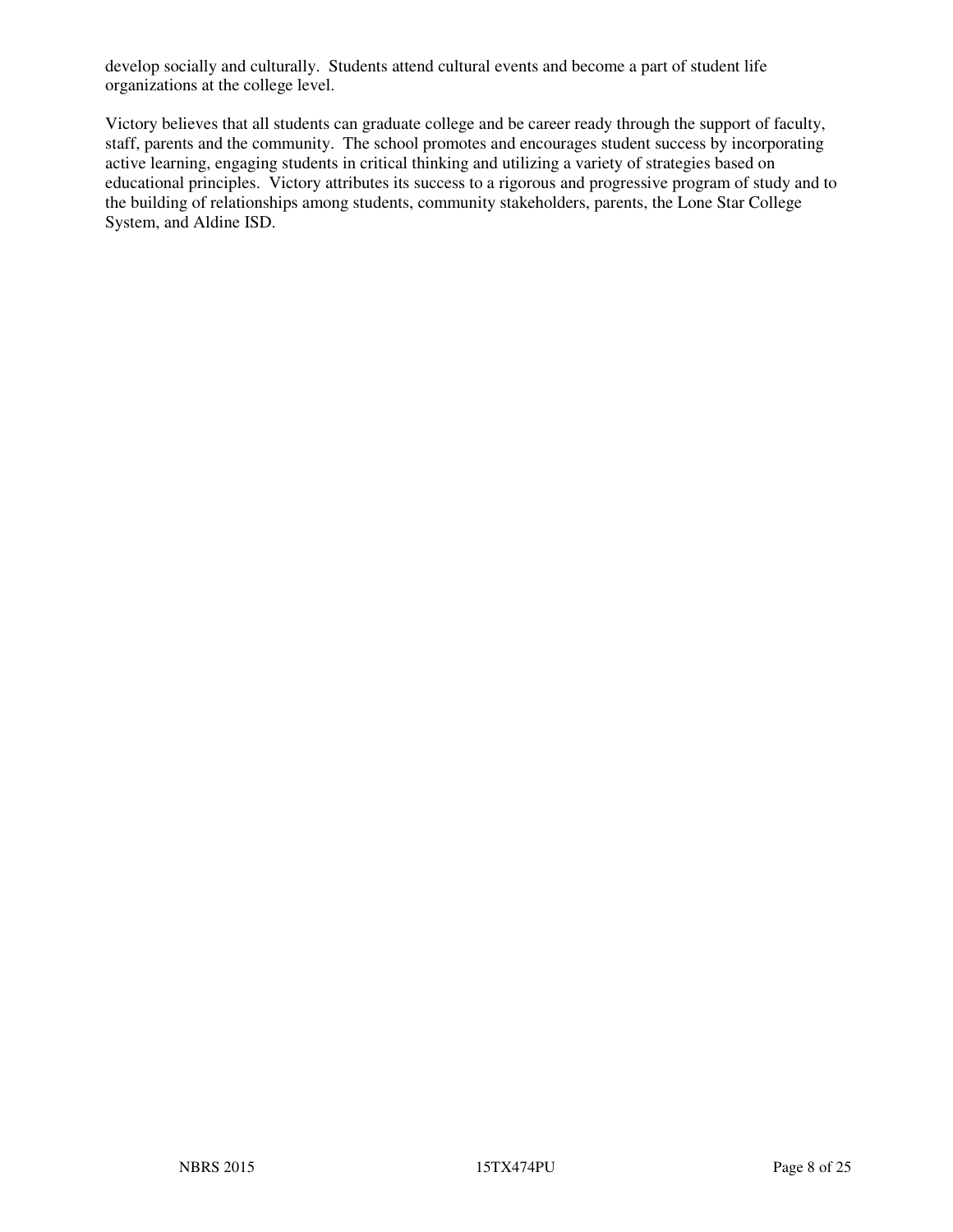#### **1. Core Curriculum:**

The path to college readiness at Victory begins with every freshman enrolled in core Pre-AP courses. Over time, students move to dual-credit courses and then finally to classes at Lone Star. Within classrooms, teachers endeavor to impart students with skills that will transfer to college contexts rather than a sole focus on high school content. These skills include, but are not limited to, the ability to question, reason, analyze, and construct an argument supported by sound research.

For students to analyze and construct a variety of text forms, English teachers have developed an approach that unites old world with new. Teachers address the TEKS through a blend of traditional literature that generates students' cultural literacy, newer world literature that creates understanding and sensitivity to world issues, and current events via non-fiction articles that engenders students to construct connections. Because students are placed in college classes while still in high school, the challenge is to elevate each student to a college reading level. Staff uses a gradual step method to introduce students to increasing levels of text complexity while providing concrete strategies to aid compression and analysis. Courses develop students' comprehension of literary texts through inferencing, drawing conclusions, and analyzing author's craft, including figurative and rhetorical strategies. Students acquire vocabulary knowledge by utilizing aids, print and electronic, and parts of speech to determine multiple meanings and words in context. Students grow as writers by participating in the writing process with a focus on expository, persuasive, and analytical texts. Students also work to develop skills in speaking and listening through collaborative grouping. Finally, students obtain skills in research by choosing relevant topics, posing questions, gathering and evaluating sources, organizing ideas and supporting text evidence, and presenting findings.

At Victory, math education is a continuum bridged across algebra I, geometry, algebra II and pre-calculus. The goal is for every student to understand the qualities and relationships of linear and quadratic functions with an emphasis on interpreting data, constructing equations, and solving problems; to develop geometric and special reasoning in relation to geometric figures and their properties; to comprehend the relationships between algebra and geometry in order to solve systems of equations or inequalities; and use "symbolic reasoning and analytical methods to represent mathematical situations." The math department accomplishes this by teaching students how to collaborate productively. This collaborative method helps students, who are below or above grade level, to attack complex, open-ended questions. With students at any grade level, collaboration expands instruction, refines knowledge, develops social skills, and builds confidence. By making instruction collaborative, math teachers are able to simultaneously build the fundamental skills of weak students, expand the skills of advanced students, and prepare all students for professions in modern collaborative work environments.

The science department focuses on diverse instructional practices that foster teacher development and student learning. Using the state standards as a guide, science education is augmented through strategies designed to increase all students' learning potential. These foundational skills are derived from scientific inquiry, problem-based learning, the common instructional framework, debate, and cross-cutting concepts that help shape students' knowledge and understanding of content by bridging disciplinary boundaries in science and engineering applications. Additionally, instruction is supported by flipping the classroom, integrating technology, virtual lab simulations, using Peerwise for questioning and assessment, and Edmodo and Schoology as online classroom management systems. The department created this multi-facetted approach to address diversity in the three subjects taught: biology, chemistry, and physics. Utilization of these efforts allows for small groups, one on one tutoring, subject remediation and enrichment, and migration to upper level college classes to address the diverse needs of both below and above-level student populations. With high expectations for student achievement, Victory's progress preserves rigorous content, connecting the relevance and building the relationship of learning that deepens core ideas and develops a coherent scientific view of the world.

Social studies encompasses three distinct curricula. In world geography, students work to comprehend the interwoven nature of geography, economics, and government by examining world cultures. In world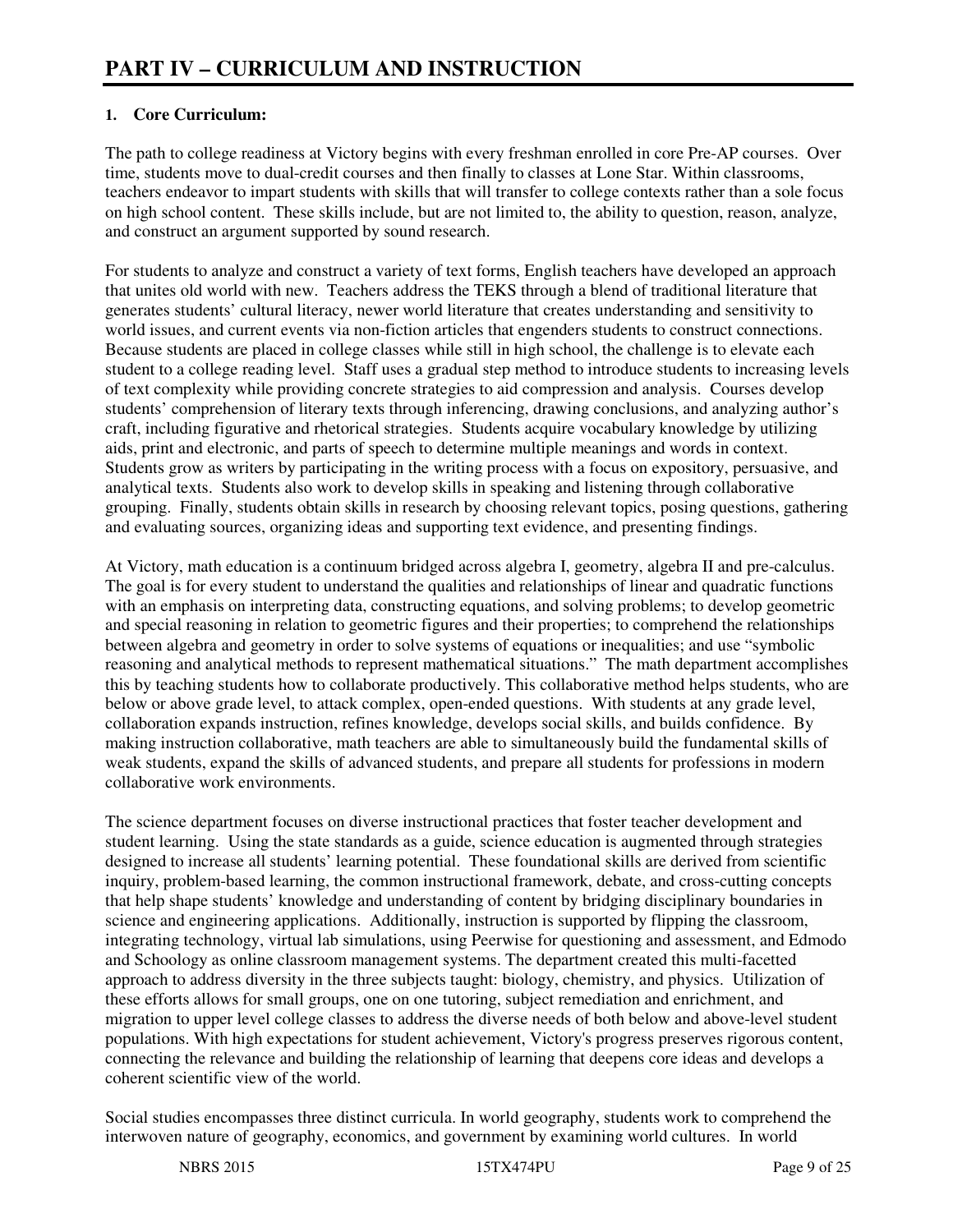history, students survey the history of man from various points of view, including from early civilizations such as China, Greece, India, and Rome; from major religions such as Judaism, Christianity, and Islam; and from major events such as the Scientific and Industrial Revolutions, and the World Wars. Finally, American history is an in-depth study of America's birth, including the Declaration of Independence and Revolution; its cultural, economic, and political influence; and the major events that have shaped its history. Teachers address this by modeling how to analyze and synthesize primary source documents. They then teach how to construct narratives or arguments on historical events, utilizing research and text evidence. This facilitates the development of students' analysis and historical thinking skills in addition to their writing skills, allowing students to think within historical context by taking perspective into consideration. For enrichment, students are encouraged to participate in National History Day. In 2013, dual credit US history students took part in piloting the Literacy Design Collaborative (LDC). The reading and writing assignments in the LDC are tiered to challenge students who are at different skills levels.

#### **2. Other Curriculum Areas:**

The goal at Victory is to prepare every student to be successful in their high school classes, their college courses with Lone Star College, and at four-year institutions after high school graduation. Victory's elective and core teachers collaborate to design lessons that are relevant across the curriculum.

The Art 1 curriculum is based on the Elements of Art and the Principles of Design created for the freshmen class. Freshmen complete major projects based on each element, the building blocks for the Principles of Design. The freshmen students then critique and reflect on every major project with a written and oral presentation. Students also discuss and study art history aligned with the objectives learned in class. In art, the freshmen draw visuals symbolizing new vocabulary words and then create their own definition of the words. This method helps increase comprehension and understanding. The art curriculum prepares freshmen students to compete in numerous art competitions throughout the school year and for higher level art and art history courses.

Victory students in all grade levels take Business Information Management 1 (BIM-1) and Digital  $\&$ Interactive Multimedia (DIM). These courses are Career & Technical Education (CTE) programs that support students' acquisition of real-world problem solving skills, collaboration, reasoning skills, digital citizenship and technology operations and concepts. These programs provide students in all grades an opportunity to transfer software skills to the workplace. In DIM, students become proficient in Adobe Photoshop, Flash, Dreamweaver, Adobe Illustrator, and Adobe In-Design. They can become industrycertified in one or all of the aforementioned software programs. In BIM, students apply technical skills to address business applications of emerging technologies, create word-processing documents, develop spreadsheets, formulate a database, and design electronic presentations using appropriate software. Students are trained and prepared throughout the school year to test for and obtain a Microsoft Office Specialist Certification in Power Point and Word 2013. All students also have the opportunity to further their knowledge and skills sets outside of the classroom by joining the Career and Technical student organization Future Business Leaders of America (FBLA). FBLA boosts the students' social and leadership skills through their involvement and attendance at local, state and national conferences. The National Technical Honor Society (NTHS) also offers opportunities to members of FBLA.

Freshmen take health in the fall semester and physical education in the spring. The purpose of these courses is for the students to acquire the knowledge and skills needed for a physically active, healthy and fit lifestyle. To accomplish this goal, cross curriculum instruction and activities are incorporated into these courses. Lessons and products help develop the students' reading, writing, critical thinking, and research skills while addressing the health and fitness components. Furthermore, Victory supports and encourages students to develop their health and physical fitness knowledge and skills outside of the classroom by participating in charity events like The Woodlands Marathon, the Houston Chevron Marathon, NFL Play 60 activities, and the annual Student and Parent Wellness Night.

The Foreign Language department at Victory offers Spanish courses that meet the needs of native speakers and non-native speakers. Native speakers are prepared to take the College Board Spanish Language Advanced Placement test at the end of their second year of Spanish instruction for the opportunity to earn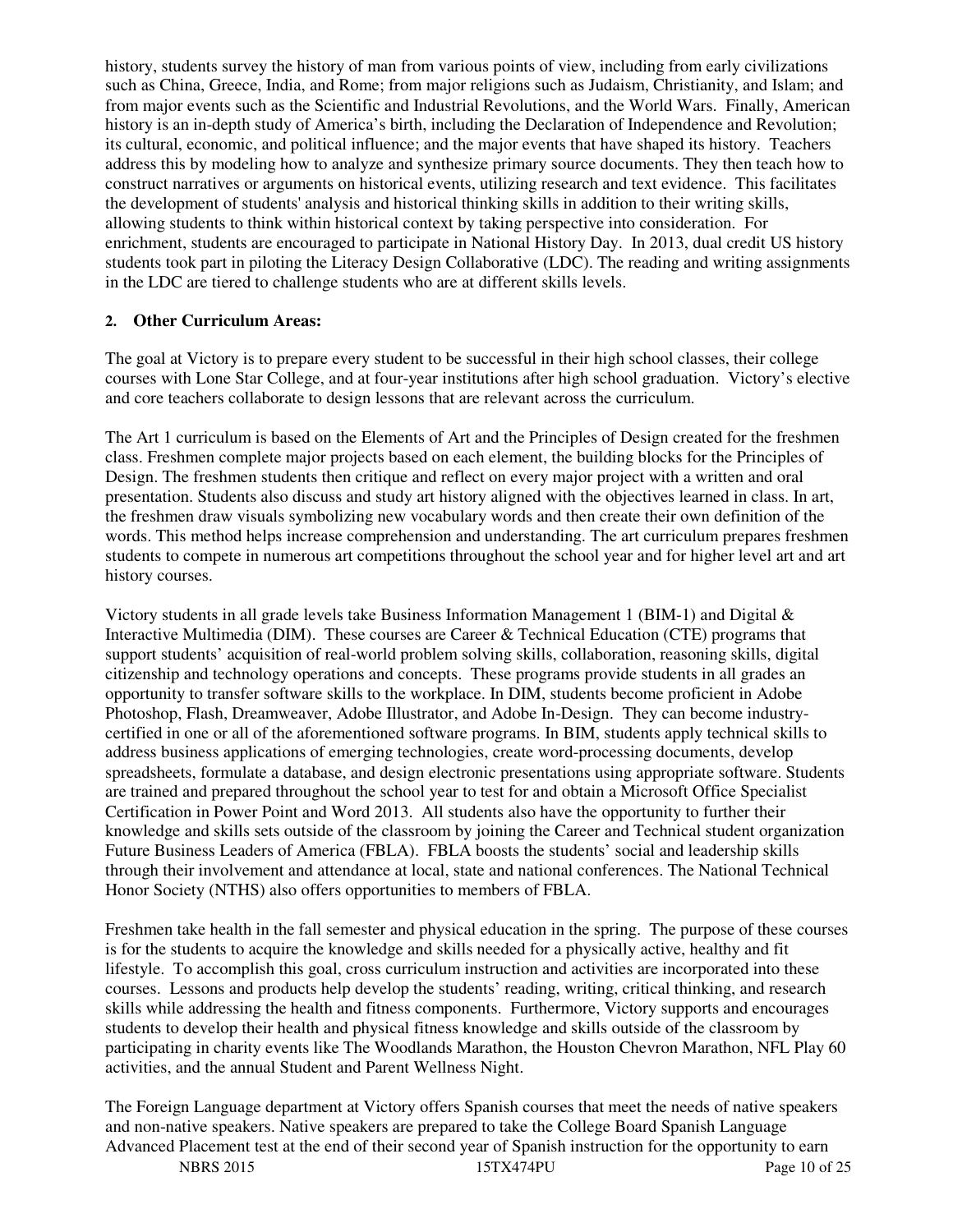college credit. Non-Native speakers are prepared to take the Spanish Computer Adaptive Placement Examination at the end of their third year of Spanish instruction for the opportunity to earn college credit. The grade levels of the students varies in the Spanish classrooms because they come to Victory on different tracks of their language learning path. The AP Spanish Language and Culture course at Victory is conducted primarily in Spanish with authentic materials from the Spanish-speaking world. All Spanish courses are rigorous and provide students with various opportunities to further improve their proficiency in listening, speaking, reading, and writing skills through writing assignments, oral presentations, recorded conversations and film analysis. To enhance the communicative language learning experience, students are exposed to cultural events in the target language that include interacting with speakers of different Hispanic nationalities in order to acquire knowledge and make comparisons between languages and cultures.

#### **3. Instructional Methods and Interventions:**

To create a shared vision of high expectations for all students, teachers utilize the elements of the Common Instructional Framework: scaffolding, questioning, collaborative group work, writing to learn, literacy groups, and classroom talk. Since students participate in an accelerated curriculum, teachers scaffold by modeling then practicing skills with students before releasing responsibility to the individual student. During this process, students work in collaborative groups, practice analysis techniques with increasing difficult texts, generate their own questions, discuss their thinking, and demonstrate their understanding through writing and formative assessments.

Because teachers understand the importance of developing students' communication skills, they employ the SIOP model (Sheltered Instruction Observation Protocol) to explicitly teach reading, writing, speaking, and listening and provide opportunities for practice. Teachers work to build students' background knowledge, explicitly linking prior knowledge and skills to new concepts by providing hands-on materials, frequent opportunities for interaction, and chances to use all four communication skills while learning new material.

Faculty utilizes technology to approach the curriculum. Programs such as Schoology and Edmodo provide online platforms where students can explore content, participate in discussion boards, review rubrics, and submit assignments. Peerwise and Kahoot provide teachers and students a forum for generating and responding to questions. The CTE department utilizes Microsoft Suite and Adobe Suite, providing students opportunities to earn specialist certifications. World geography classes use GeoGuessr to cultivate inferencing skills while geometry classes use a variety of online sites, including Photomath, Geogebra, Wofram Alpha, and Demos. Finally, the entire building has access to COWs (Computers on Wheels,) Turn It In.com, and Google Drive.

Reflection and metacognition practices are key components of Victory's instructional methods. In English, students reflect during the drafting process, metacognitively thinking about their writing choices when revising. Afterwards, students reflect on their journey through the writing process, what they learned about themselves as writers, and set goals for the next assignment. In math, students metacognitively think about the processes they use to both formulate equations and solve given problems. Students then reflect on the benefits of those processes to determine which is the best method and why.

Interventions begin with staff working together to analyze formative and summative assessments data to chart growth and pin-point areas to address during weekly after-school tutorials. When necessary, skills specialists provide mini-lessons during the regular instructional day and also team teach across disciplines. For example, the English skills specialist team-teaches with the chemistry teacher to help students regarding their district research papers. At the heart of intervention are PLC (Personal Learning Communities) meetings. Teachers meet by grade level to share current curriculum being taught, discuss how they can connect learning across disciplines, ascertain students' areas of struggle, identify at-risk students who need intervention, and construct plans to help students find success.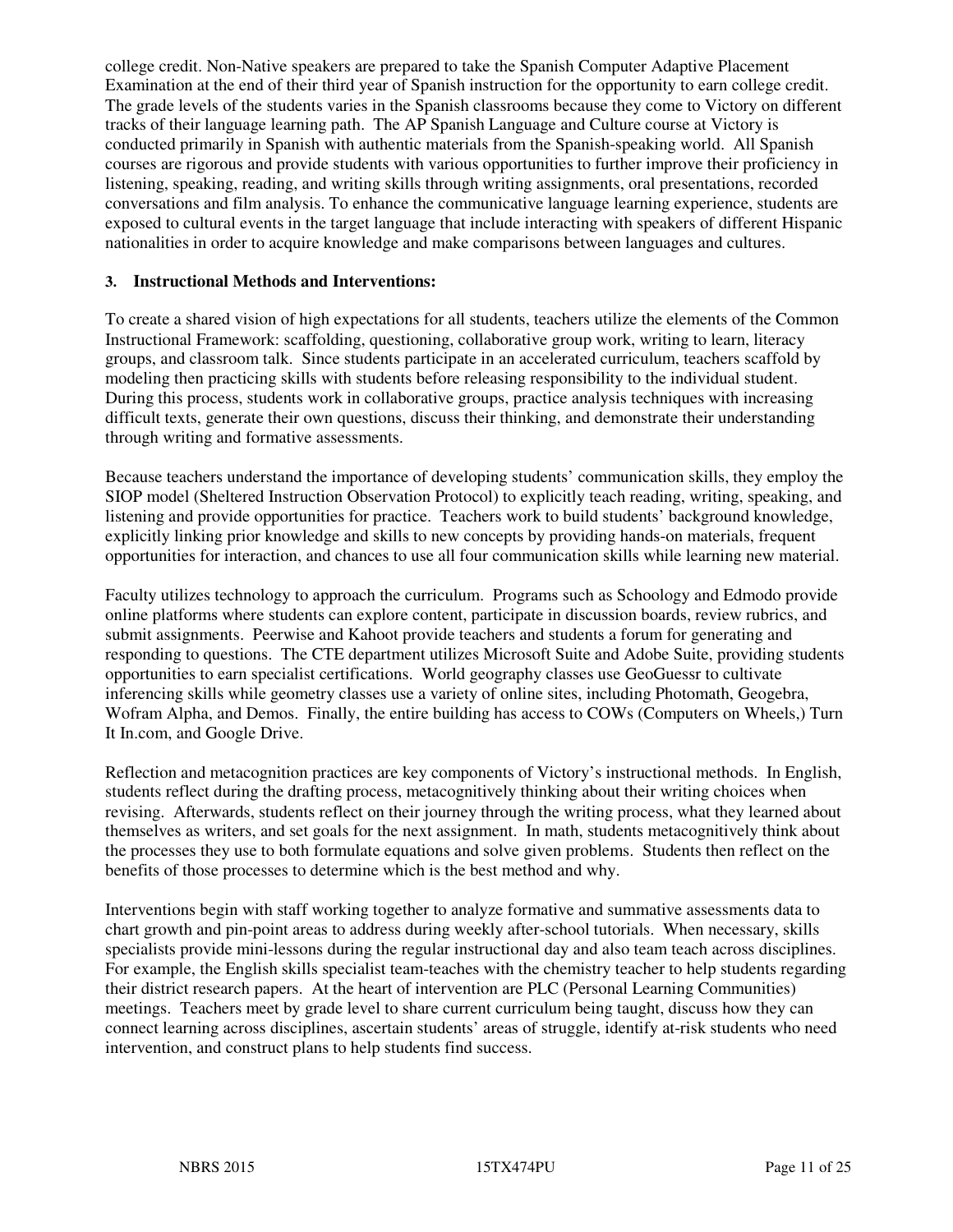#### **1. Assessment Results Narrative Summary:**

The five year assessment data in the attached tables reflects Victory Early College's performance under two different state assessments: the Texas Assessment of Knowledge and Skills (TAKS) and the State of Texas Assessment of Academic Readiness (STAAR) tests.

The TAKS was administered in the 2010-2011 school year and measured students in three levels: Did Not Meet Standard, Met Standard, or Commended Performance. The TAKS tested the cumulative knowledge of the subject area. Victory's goal for every student was to Meet Standard and the goal as a school was to increase the number of students performing at the Commended level from that of the previous year.

The state of Texas changed its assessment from the TAKS to the STAAR in 2011-2012. The STAAR is an end of course exam covering specific course material. The STAAR contains more rigorous items than the TAKS that are aligned with college readiness. The STAAR test uses three levels to show student achievement: Level I: Unsatisfactory Academic Performance, Level II: Satisfactory Academic Performance, and Level III: Advanced Academic Performance. As the state has done in the past, passing standards for STAAR are phased in. The goal for each student is to reach a Level II on each of the five state mandated STAAR End of Course exams. The goal as a school is to increase the number of students performing on Level III: Advanced Academic Performance.

Data reflected in the TAKS tested year shows that a greater percentage of students, in both reading and math, performed to Met Standard and Commended levels when compared to previous TAKS tested years, there was an upward trend. The STAAR data shows that in reading and math there was an increase in Level III percentage from 2012 to 2013; however, there was a decrease in Level III percentage from 2013 to 2014. Victory attributes this finding to the state phasing in new passing standards in both reading and math.

#### **2. Assessment for Instruction and Learning and Sharing Assessment Results:**

National, state, district and classroom assessments play an essential role in determining instruction. Each incoming student has a cumulative folder with assessment data enabling administrators, faculty, and support staff to make informed decisions regarding instruction.

Each nine weeks, students take district benchmark tests in core subjects and Spanish. Benchmark tests are developed during curriculum writing by various teachers across the district along with program directors. The program directors guide and direct benchmark tests based on the state standards. Victory uses this data to reflect on students' strengths and weaknesses and make informed decisions about future instructional material, methods, and interventions.

In non-core classes, teachers develop tests based on the TEKS as prescribed by TEA. According to the scope and sequence taught, students are assessed for mastery. Assessments may vary and include oral presentations and other project based assessments.

Another assessment used to drive instruction is the Texas State Initiative Assessment (TSI). The TSI is a computer based test used to determine college course placement. The results from this test determine whether students are placed in college classes or in high school remediation courses. Teachers use the results in remediation courses to focus on individual strengths and weaknesses. The students are assessed throughout the semester to track progress towards the goal of mastery of the TSI.

Victory administers other assessments to assist students with knowledge of college readiness, aptitude, and skills. Two examples of assessments that provide data are the Preliminary Scholastic Aptitude Test (PSAT), a college readiness assessment provide by College Board, and the Armed Services Vocational Aptitude Battery (ASVAB). The PSAT evaluates skills for college. The ASVAB is a multiple-aptitude battery that measures developed abilities and helps predict future academic and occupational success in various careers.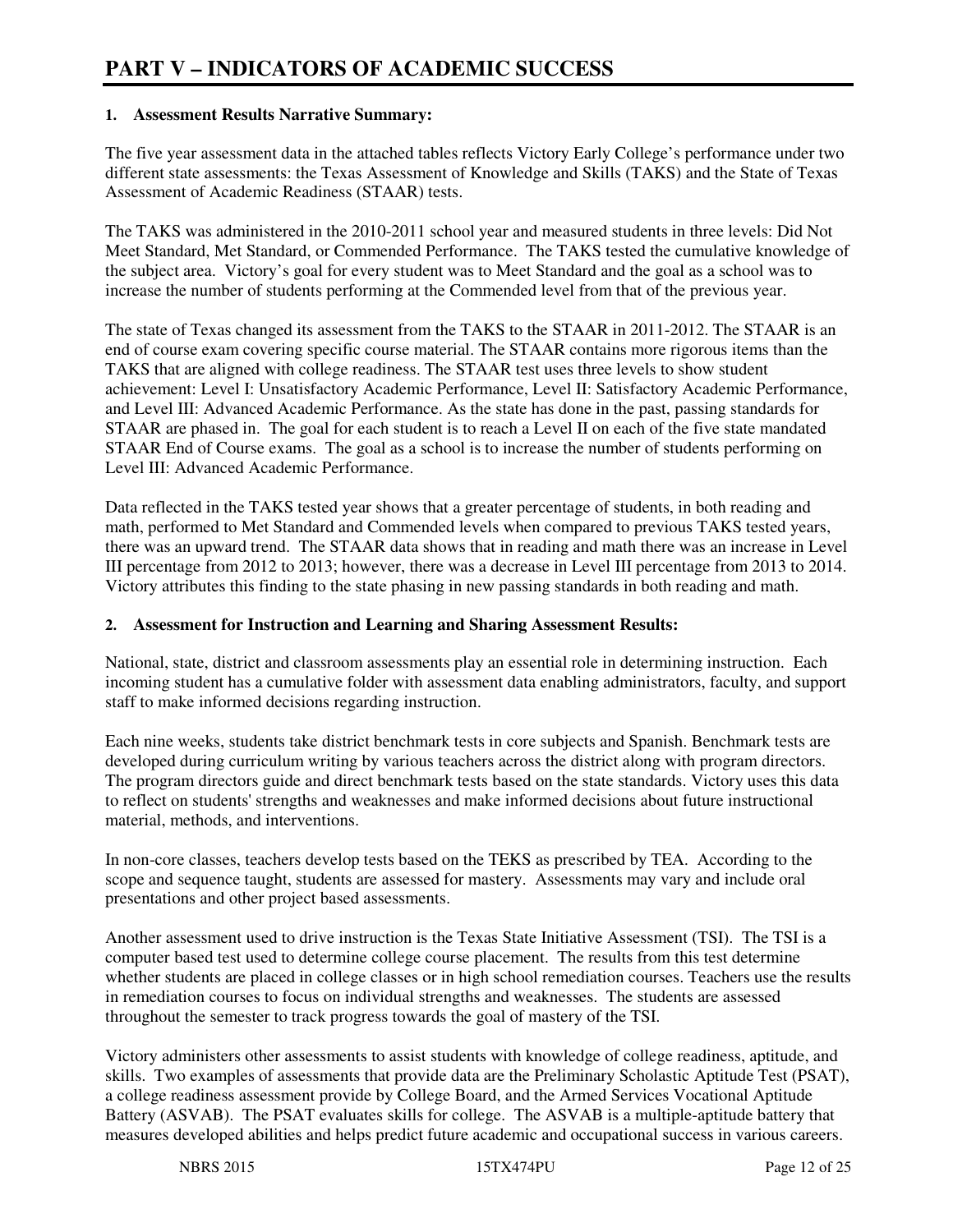Pretest and post-test informational sessions are provided for students and parents to review the purpose and scope of the assessments and results. The interpretation of these results will assist students in determining their academic skill sets and provide resources towards choosing college majors and careers.

Results of student assessments are shared through Parent Connect, a computer based grade system that is accessible to students and parents. Results are also shared by mail-outs every three weeks that include grade reports and general school information.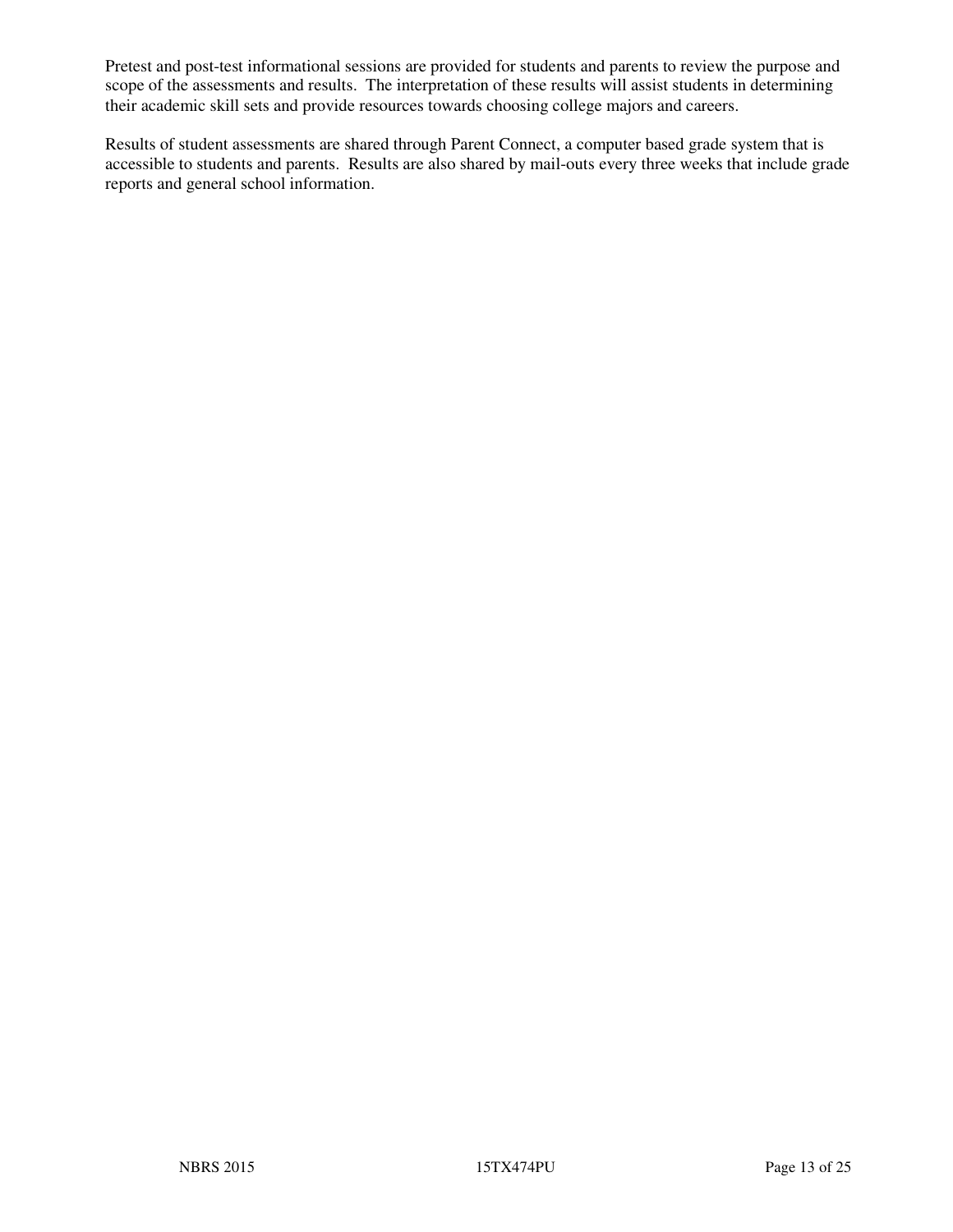#### **1. School Climate/Culture**

Victory achieves an engaging environment which motivates students to succeed academically by introducing the students to the school's culture before they arrive. Ambassador teams of students and teachers visit the district's ten middle schools to introduce Victory's concept and answer questions. Once accepted, students attend a scholarship ceremony where parents, district officials, and college representatives celebrate their accomplishment. Incoming freshmen then attend a summer orientation where they meet teachers, visit the main Lone Star College campus, and attend study skills sessions. This process demonstrates to students the vast support systems in place to encourage their success.

Victory continues to support students' academic, social, and emotional growth through various programs. When students begin their dual-credit classes, they engage in a session of student-led support. The upperclassmen in college classes guide new college qualified students to role-play difficult situations they might face throughout the semester. In addition, a sophomore student, with assistance from the counselor, has developed, "Don't Jump Ship" a peer support program, which offers advice on navigating Victory's unique learning environment. Academic success is further encouraged by allowing the whole campus to attend Victory's "Senior Signing Day" where the seniors' university acceptances and scholarships are celebrated, which is a great boost to the underclassmen's morale and ambitions. Finally, social and emotion growth are addressed every Friday with VEC clubs, which are developed based upon student interest. Examples of past/current clubs include soccer, crafting, movie, photography, volunteer, rocketry, and recycling. Through these clubs, Victory attempts to create a "traditional school" feel while providing our students a respite within a rigorous academic environment.

Victory's small class sizes allows for an intimate community in which teachers know each student, and all teachers work together to intervene if students struggle. Teachers meet in PLCs (Professional Learning Communities) and ARK (Adults Relating to Kids) groups to support both student and teacher needs. These meetings are also an opportunity for teachers to value each other's ideas and opinions. Teachers' creativity is encouraged, so teachers work collaboratively to design engaging and interdisciplinary lessons. Recently, 9th graders completed a project for Romeo and Juliet which required them to collaborate with a mentor teacher in a discipline other than English for a student-proposed product. The administration also financially supports teachers and their endeavor to be lifelong learners. Teachers regularly attend professional development and conferences such as the Advanced Placement Institute at Rice University, the Abydos Writing conference, and Humanities Texas workshops.

#### **2. Engaging Families and Community**

VECHS supports students through parental and community involvement. Because Victory believes that parents are the first and best teachers, it supports community participation in the development of all children. As an early college, the majority of our students are first generation college attendees, and we are committed to orienting students and families to a college readiness culture that culminates in their attainment of a high school diploma and an Associates Degree during their four-year tenure.

To fulfill our core belief and commitment, we engage in research-based best practices to involve our families. These best practices include a welcoming school climate and effective communication that provides families with information for students academic success and development. Examples of family engagement include mandatory dual credit meetings where the parents are informed of Victory's expectations. Additionally, parent meetings are held for high school and college graduation requirements, ASVAB, PSAT, and general school updates. These meetings strengthen parents' knowledge and skills to support learning at home and in the community by connecting families to resources. They also engage families in school planning, leadership, and meaningful volunteer opportunities.

Our community partners, Molina Healthcare, Walgreens Pharmacy, Comcast, Houston Public Library, Bound for Adversity, and Lone Star College, collaborate with us regularly to offer health and wellness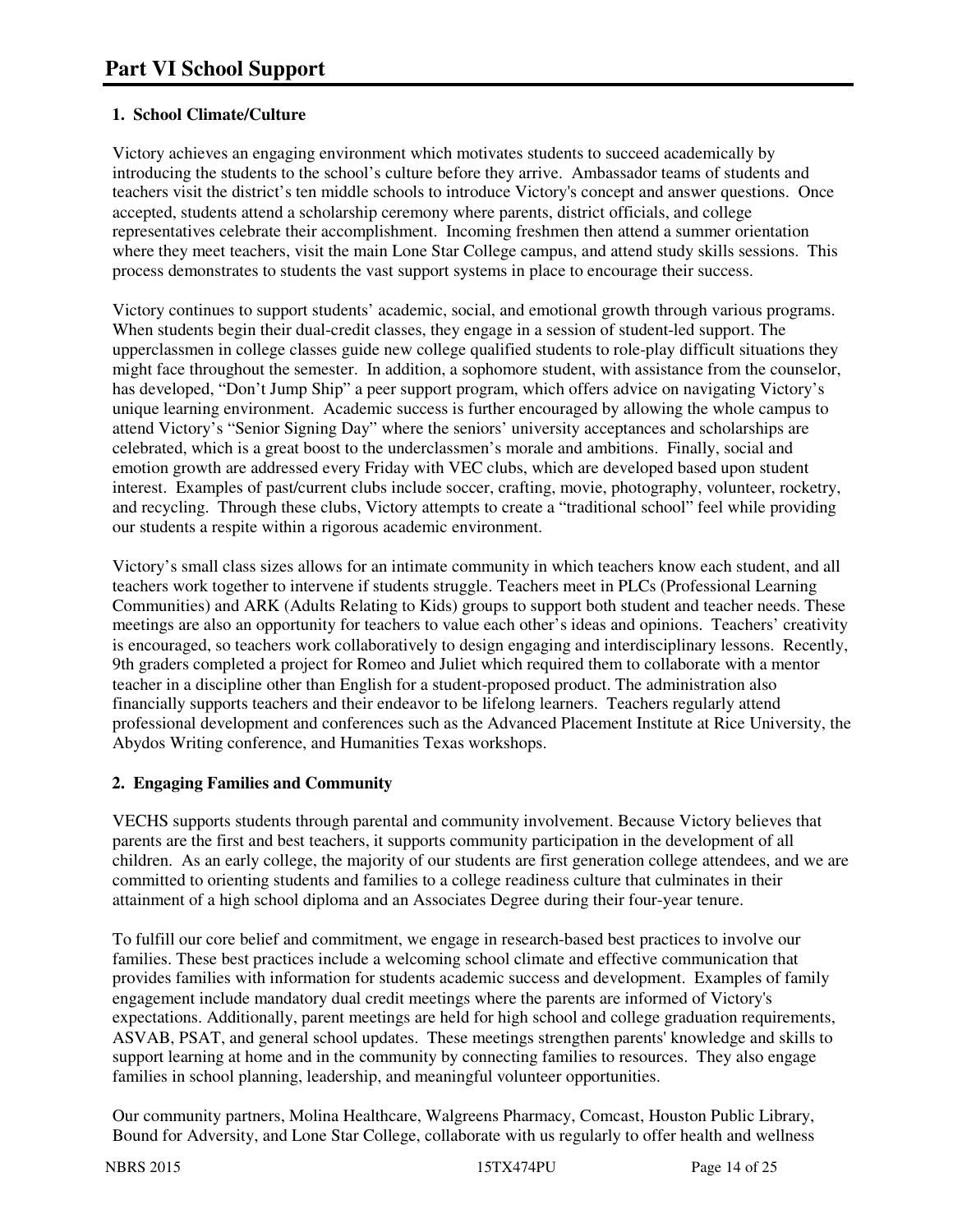screenings, nutrition guidance, internet basics, ESL and GED classes, help with immigration and naturalization, personal defense, gun safety, mentorships and internships. Our parents assist in chaperoning university tours, suggest topics for workshops, advocate for their community's concerns, and serve on the parental advisory committee and campus improvement committee to review the school's budget, curriculum and parental involvement policy.

Our home/school communication system supports the learning environment in different forms. Parents have access to the daily announcements, the social learning platforms of Edmodo, Remind 101 and Schoology, and an electronic grade book to monitor student progress. In addition, parents receive a monthly newsletter with suggestions for monitoring and supporting student work at home. Finally, communication with parents also includes phone calls, emails, and notes from teachers, and invitations to school and district events sent through the Blackboard message delivery system. Stakeholders are encouraged to complete survey cards providing suggestions for improvement and performance.

#### **3. Professional Development**

The faculty at Victory work hard to stay abreast of new, researched-based methods designed to improve teacher craft and student achievement. Best practices are shared with colleagues as a means of providing strategies for all. In order to accomplish this, faculty and administration regularly examine and reflect on issues before actively searching for opportunities to develop skills that will address these building issues. Case in point, after reflection on areas to improve, a portion of the administration team attended VitalSmarts' Crucial Conversations training provided through Region 4 in order to increase communication effectiveness.

Staff development is also built into the school schedule. Once every other week, professional development is held during teachers' preparation and planning periods. After-school sessions are also scheduled once a month. As faculty attends conferences, beneficial strategies are shared during professional development sessions. One example of such sharing is the collaboration between grade level and vertical, opening the door for cross-curricular planning and instruction. Victory Vocabulary, one such collaboration, is an ongoing contest between grade levels. Words are posted by the English department at the beginning of the week for all to review. Teachers in subjects outside of ELA use the terms and review them with their students. This collaboration began as a way to address verbal scores on the PSAT, the SAT, and with college reading.

Based on classroom observations last year, the administration created a list of areas for improvement. Then, over the course of this school year, the ELA skills specialist and science skills specialist designed and presented staff development to target these specific building needs. The ELA skills specialist has designed and provided staff development on SIOP strategies to help promote the development of reading, writing, speaking, and listening in all VEC classrooms; on questioning strategies to help raise the levels of teacher generated questions and to help teachers guide students in asking their own questions; on the element of scaffolding and the Common Instructional Framework with an emphasis on scaffolding in reading; and on writing across the curriculum and the notion that we are all writing teachers in our own fields. The science skills specialist has helped staff implement Adults Relating to Kids (ARK), designed by Dr. B. Glen Wilkerson. ARK offers teachers two elements that are crucial: emotional tools for working students and a support network. VEC teachers and staff meet once a month to learn about understanding students' emotional and social needs and their impact on the students' academic needs.

#### **4. School Leadership**

Leadership at Victory Early College is comprised of the principal, assistant principal, counselor, academic support coordinator, and two skills specialists. Although these people make up the leadership team, the philosophy at Victory is that every person is a leader. Victory believes that all students can achieve their dreams of mastering college level work through a nurturing environment with rigorous academic standards. For this reason, it is important for each person, including the students, to become a leader and take full responsibility for education.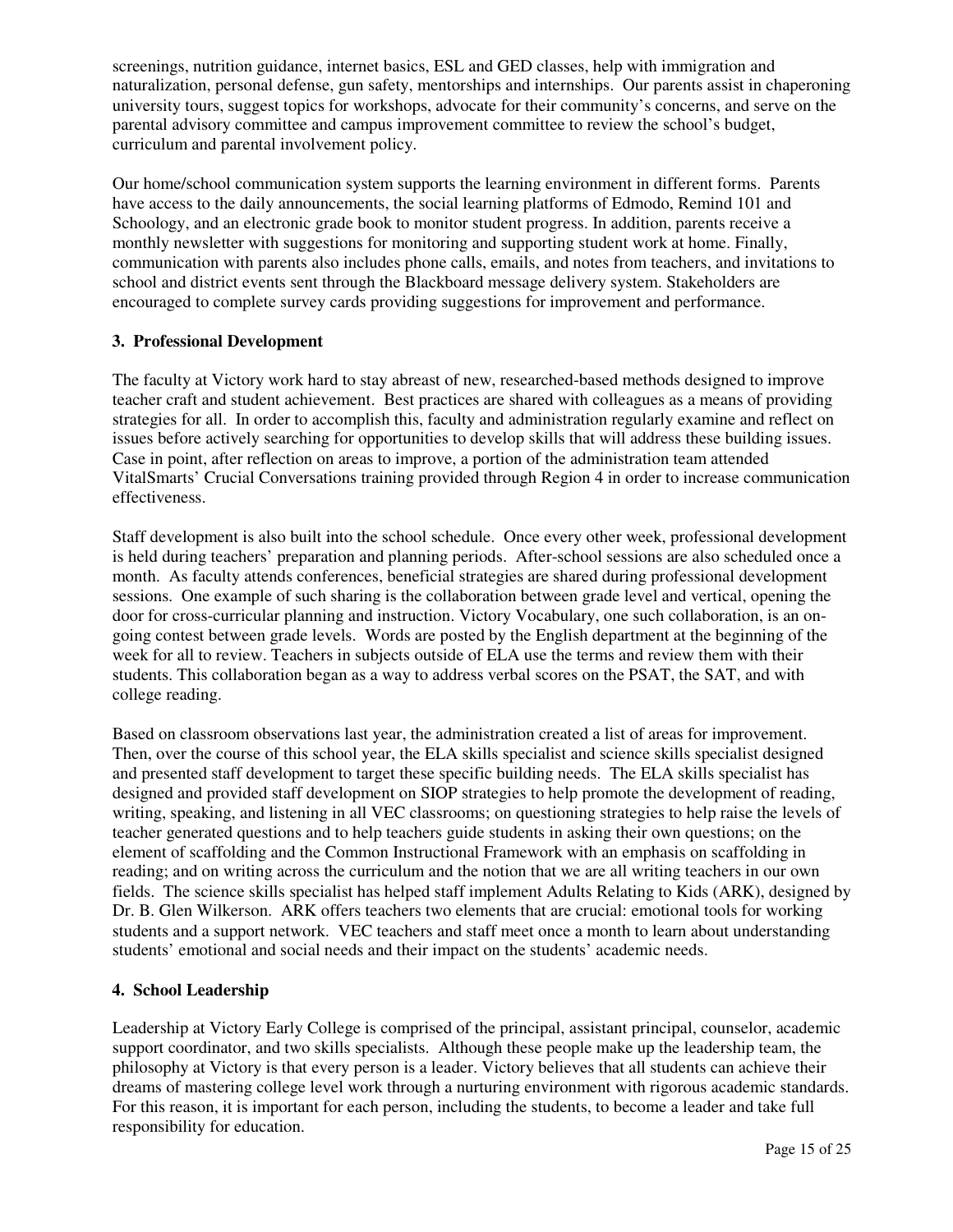The principal serves as the instructional leader providing overall direction and support for the school. This includes collaborating with Lone Star College in developing a plan for student success. Collaboration of this kind is necessary in order to blend high school and college into a coherent educational program. The assistant principal serves as an instructional leader whose primary focus is to ensure that each teacher adheres to the Texas Essential of Knowledge and Skills (TEKS) and teaches with rigor, relevance, and fidelity. The counselor supports students and provides support to teachers and families; she keeps them abreast of course selection, the social and emotional status of students, and the overall graduation plans and processes. Through the academic support coordinator, the entire school is supported by organized testing, including state mandated tests, district benchmark tests, and the college placement test. Additionally, the academic support coordinator lends support to students in their academics and parents as part of the process.

Victory has two skills specialists, one for English Language Arts (ELA) and the other for science and math. They are imperative to the success of our school. Reading and writing are included in all academic disciplines, and the ELA skills specialist works with teachers in developing comprehensive reading and writing lessons. The ELA skills specialist also works with students in developing skills necessary to be successful in college classes, including soft skills and communication skills. The science skills specialist works with teachers and students in the area of relationship building and gives attention to detail with struggling students that take on-line courses. Additionally, the science skills specialist supports teachers and students with skills necessary for them to be successful in science classes.

Teachers are given autonomy in classrooms to build effective relationships with students while also instructing them. Teachers are seen as facilitators assisting students in being responsible for their learning.

Leadership can be seen as many of the students become leaders in their own right and step into leadership roles. Two students groups that contribute to student leadership are the Victory Voices and Dream Team. Both groups function as leaders and representatives serving as "the voice" of Victory at student and parent meetings, at the district level, and at other state and national programs.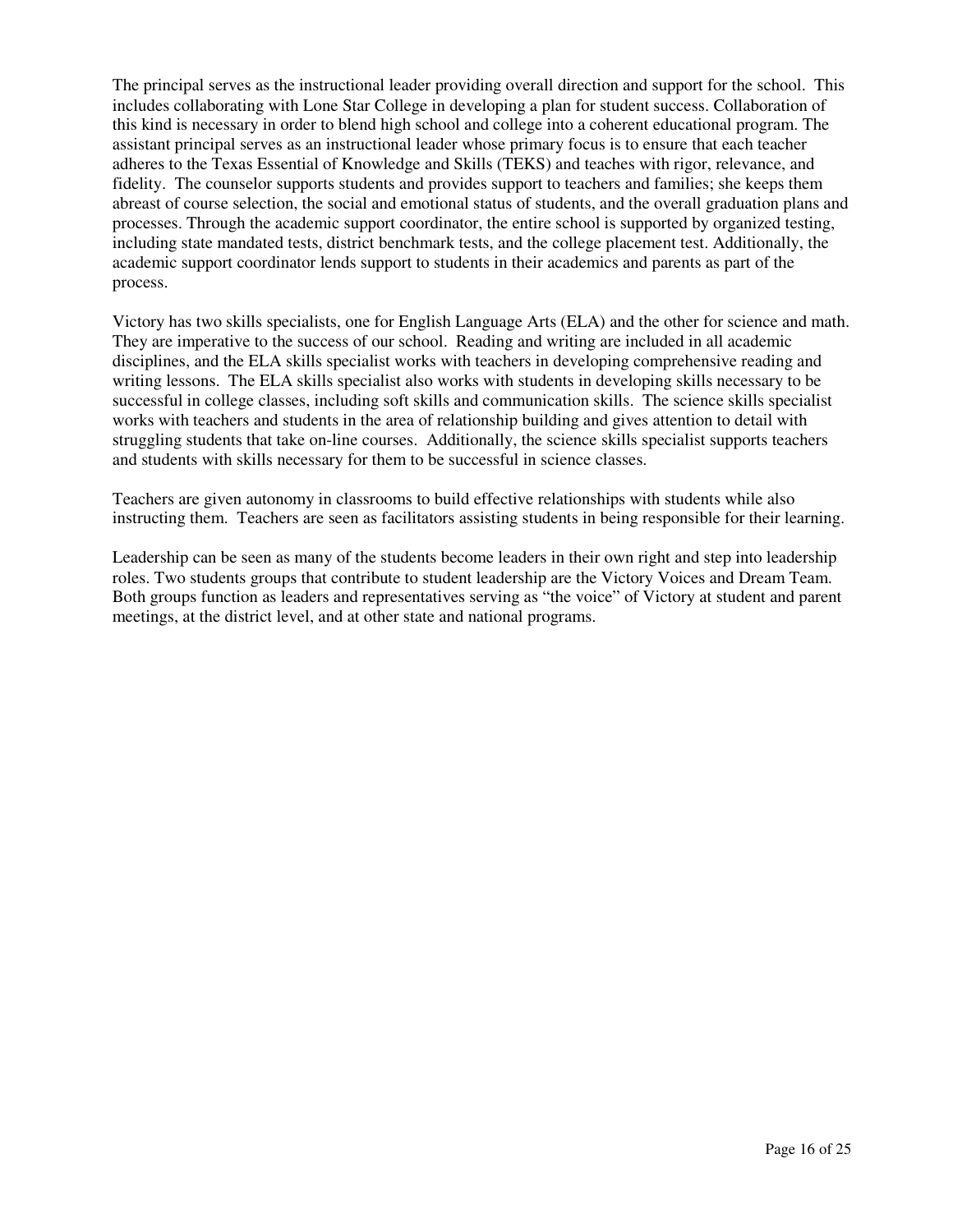# **PART VIII - ASSESSMENT RESULTS**

#### **STATE CRITERION--REFERENCED TESTS**

| <b>Subject:</b> Math                     | <b>Test:</b> Algebra 1               |
|------------------------------------------|--------------------------------------|
| <b>All Students Tested/Grade: 9</b>      | <b>Edition/Publication Year: N/A</b> |
| <b>Publisher:</b> Texas Education Agency |                                      |

| School Year                                    | 2013-2014      | 2012-2013    | 2011-2012        | 2010-2011      | 2009-2010      |
|------------------------------------------------|----------------|--------------|------------------|----------------|----------------|
| Testing month                                  | May            | May          | Apr              | Apr            | Apr            |
| <b>SCHOOL SCORES*</b>                          |                |              |                  |                |                |
| Satisfactory Academic                          | 100            | 97           | 96               | 98             | 97             |
| Performance and above                          |                |              |                  |                |                |
| <b>Advanced Academic</b>                       | 28             | 26           | $\overline{0}$   | 60             | 53             |
| Performance                                    |                |              |                  |                |                |
| Number of students tested                      | 105            | 90           | 85               | 109            | 109            |
| Percent of total students tested               | 100            | 100          | 100              | 100            | 100            |
| Number of students tested with                 |                |              |                  |                |                |
| alternative assessment                         |                |              |                  |                |                |
| % of students tested with                      | $\overline{0}$ | $\mathbf{0}$ | $\boldsymbol{0}$ | $\overline{0}$ | $\overline{0}$ |
| alternative assessment                         |                |              |                  |                |                |
| <b>SUBGROUP SCORES</b>                         |                |              |                  |                |                |
| 1. Free and Reduced-Price                      |                |              |                  |                |                |
| Meals/Socio-Economic/                          |                |              |                  |                |                |
| <b>Disadvantaged Students</b>                  |                |              |                  |                |                |
| Satisfactory Academic                          | 100            | 99           | 96               | 98             | 97             |
| Performance and above                          |                |              |                  |                |                |
| Advanced Academic                              | 24             | 27           | $\overline{0}$   | 60             | 52             |
| Performance                                    |                |              |                  |                |                |
| Number of students tested                      | 84             | 73           | 74               | 84             | 77             |
| 2. Students receiving Special                  |                |              |                  |                |                |
| <b>Education</b>                               |                |              |                  |                |                |
| Satisfactory Academic                          |                |              |                  |                |                |
| Performance and above                          |                |              |                  |                |                |
| Advanced Academic                              |                |              |                  |                |                |
| Performance                                    |                |              |                  |                |                |
| Number of students tested                      |                |              |                  |                |                |
| 3. English Language Learner                    |                |              |                  |                |                |
| <b>Students</b>                                |                |              |                  |                |                |
| Satisfactory Academic<br>Performance and above |                |              |                  |                |                |
| <b>Advanced Academic</b>                       |                |              |                  |                |                |
| Performance                                    |                |              |                  |                |                |
| Number of students tested                      |                |              |                  |                |                |
| 4. Hispanic or Latino                          |                |              |                  |                |                |
| <b>Students</b>                                |                |              |                  |                |                |
| Satisfactory Academic                          | 100            | 97           | 97               | 97             | 100            |
| Performance and above                          |                |              |                  |                |                |
| Advanced Academic                              | 25             | 21           | $\overline{0}$   | 59             | 62             |
| Performance                                    |                |              |                  |                |                |
| Number of students tested                      | 81             | 72           | 63               | 71             | 60             |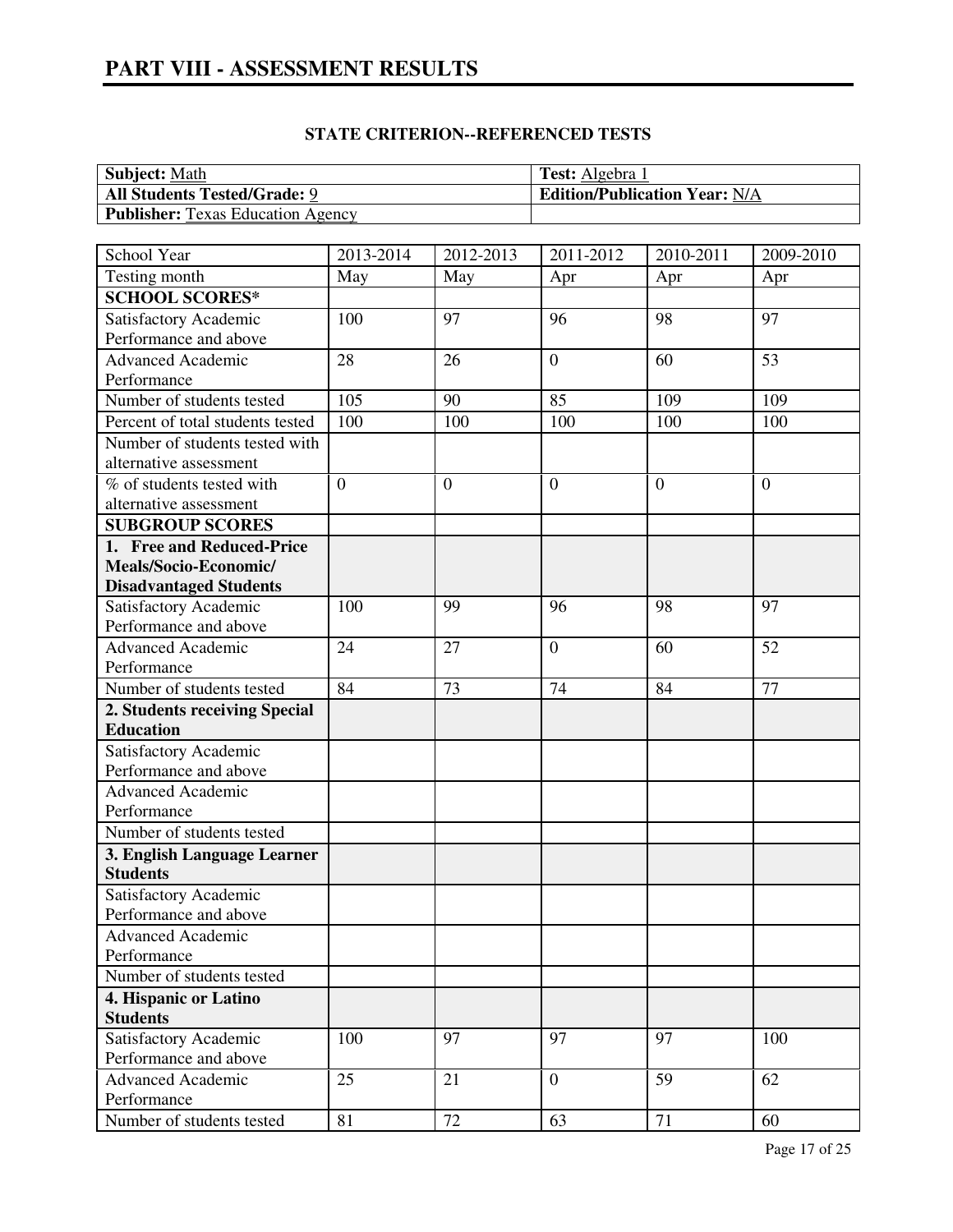| School Year                      | 2013-2014 | 2012-2013 | 2011-2012        | 2010-2011 | 2009-2010 |
|----------------------------------|-----------|-----------|------------------|-----------|-----------|
| 5. African- American             |           |           |                  |           |           |
| <b>Students</b>                  |           |           |                  |           |           |
| Satisfactory Academic            | 100       | 100       | 94               | 100       | 92        |
| Performance and above            |           |           |                  |           |           |
| <b>Advanced Academic</b>         | 18        | 45        | $\boldsymbol{0}$ | 50        | 30        |
| Performance                      |           |           |                  |           |           |
| Number of students tested        | 17        | 11        | 16               | 26        | 37        |
| <b>6. Asian Students</b>         |           |           |                  |           |           |
| Satisfactory Academic            |           |           |                  |           |           |
| Performance and above            |           |           |                  |           |           |
| <b>Advanced Academic</b>         |           |           |                  |           |           |
| Performance                      |           |           |                  |           |           |
| Number of students tested        |           |           |                  |           |           |
| 7. American Indian or            |           |           |                  |           |           |
| <b>Alaska Native Students</b>    |           |           |                  |           |           |
| Satisfactory Academic            |           |           |                  |           |           |
| Performance and above            |           |           |                  |           |           |
| <b>Advanced Academic</b>         |           |           |                  |           |           |
| Performance                      |           |           |                  |           |           |
| Number of students tested        |           |           |                  |           |           |
| 8. Native Hawaiian or other      |           |           |                  |           |           |
| <b>Pacific Islander Students</b> |           |           |                  |           |           |
| Satisfactory Academic            |           |           |                  |           |           |
| Performance and above            |           |           |                  |           |           |
| <b>Advanced Academic</b>         |           |           |                  |           |           |
| Performance                      |           |           |                  |           |           |
| Number of students tested        |           |           |                  |           |           |
| 9. White Students                |           |           |                  |           |           |
| Satisfactory Academic            |           |           |                  |           |           |
| Performance and above            |           |           |                  |           |           |
| <b>Advanced Academic</b>         |           |           |                  |           |           |
| Performance                      |           |           |                  |           |           |
| Number of students tested        |           |           |                  |           |           |
| 10. Two or More Races            |           |           |                  |           |           |
| identified Students              |           |           |                  |           |           |
| Satisfactory Academic            |           |           |                  |           |           |
| Performance and above            |           |           |                  |           |           |
| <b>Advanced Academic</b>         |           |           |                  |           |           |
| Performance                      |           |           |                  |           |           |
| Number of students tested        |           |           |                  |           |           |
| 11. Other 1: Other 1             |           |           |                  |           |           |
| Satisfactory Academic            |           |           |                  |           |           |
| Performance and above            |           |           |                  |           |           |
| <b>Advanced Academic</b>         |           |           |                  |           |           |
| Performance                      |           |           |                  |           |           |
| Number of students tested        |           |           |                  |           |           |
| 12. Other 2: Other 2             |           |           |                  |           |           |
| Satisfactory Academic            |           |           |                  |           |           |
| Performance and above            |           |           |                  |           |           |
| <b>Advanced Academic</b>         |           |           |                  |           |           |
| Performance                      |           |           |                  |           |           |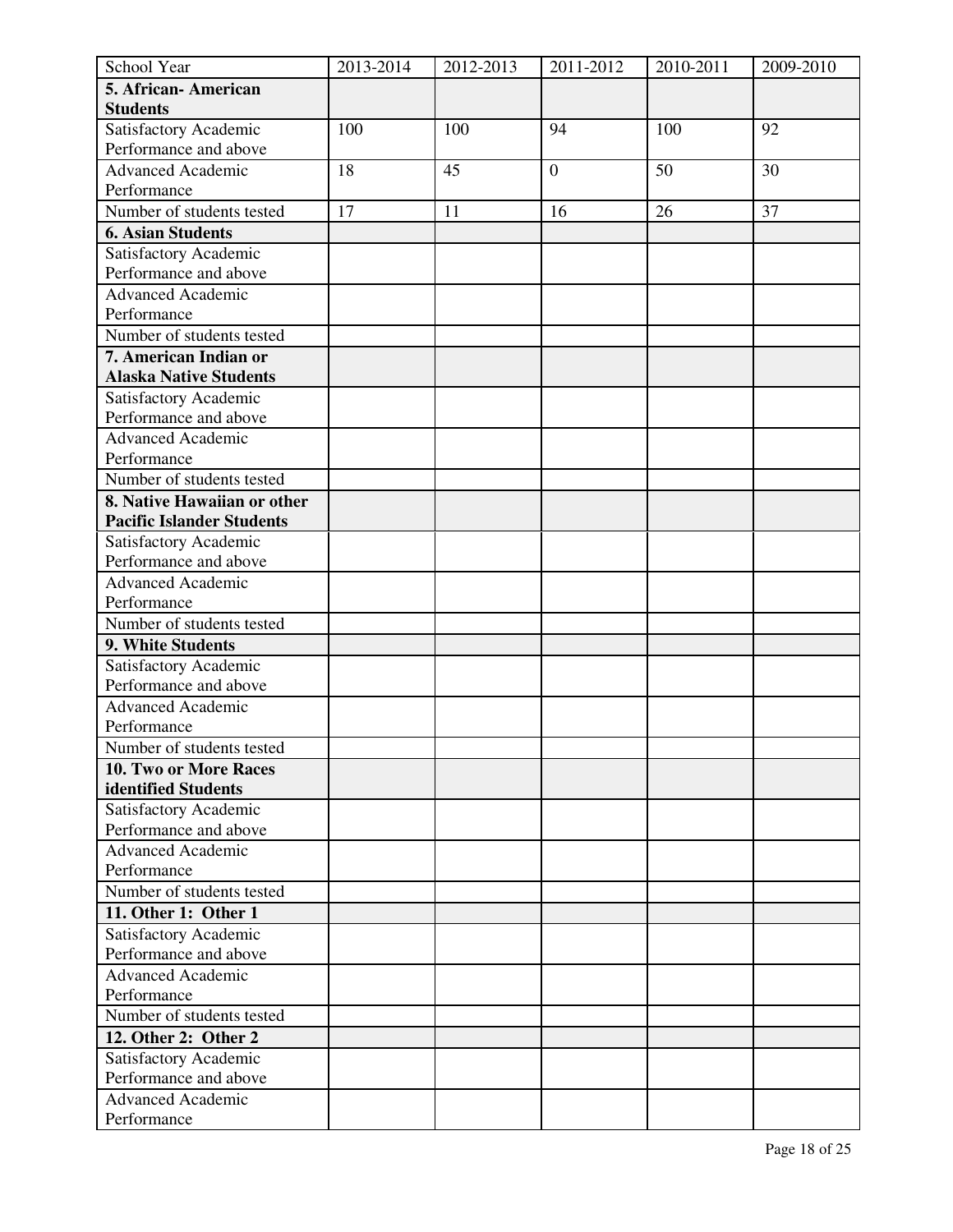| School Year               | 2013-2014 | 2012-2013 | 2011-2012 | 2010-2011 | 2009-2010 |
|---------------------------|-----------|-----------|-----------|-----------|-----------|
| Number of students tested |           |           |           |           |           |
| 13. Other 3: Other 3      |           |           |           |           |           |
| Satisfactory Academic     |           |           |           |           |           |
| Performance and above     |           |           |           |           |           |
| <b>Advanced Academic</b>  |           |           |           |           |           |
| Performance               |           |           |           |           |           |
| Number of students tested |           |           |           |           |           |

**NOTES:**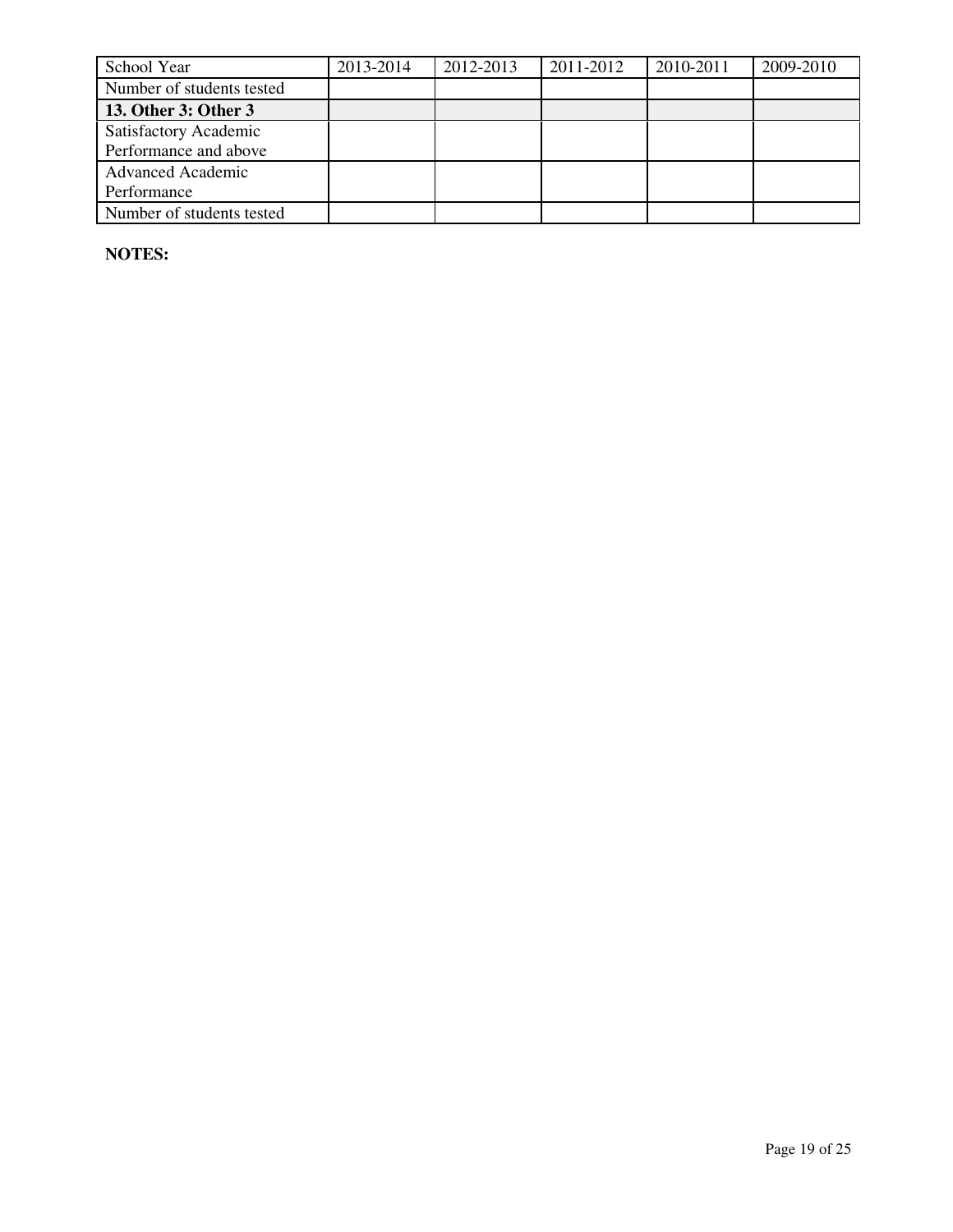#### **STATE CRITERION--REFERENCED TESTS**

| <b>Subject:</b> Reading/ELA          | Test:                                |
|--------------------------------------|--------------------------------------|
| <b>All Students Tested/Grade: 10</b> | <b>Edition/Publication Year: N/A</b> |
| <b>Publisher:</b>                    |                                      |

| School Year                      | 2013-2014      | 2012-2013      | 2011-2012      | 2010-2011 | 2009-2010      |
|----------------------------------|----------------|----------------|----------------|-----------|----------------|
| Testing month                    | Apr            | Apr            | Mar            | Mar       | Mar            |
| <b>SCHOOL SCORES*</b>            |                |                |                |           |                |
| Satisfactory Academic            | 100            | 100            | 100            | 100       | 100            |
| Performance and above            |                |                |                |           |                |
| <b>Advanced Academic</b>         | 18             | 53             | 41             | 28        | 26             |
| Performance                      |                |                |                |           |                |
| Number of students tested        | 111            | 109            | 100            | 95        | 82             |
| Percent of total students tested | 100            | 100            | 100            | 100       | 100            |
| Number of students tested with   |                |                |                |           |                |
| alternative assessment           |                |                |                |           |                |
| % of students tested with        | $\overline{0}$ | $\overline{0}$ | $\overline{0}$ | $\theta$  | $\overline{0}$ |
| alternative assessment           |                |                |                |           |                |
| <b>SUBGROUP SCORES</b>           |                |                |                |           |                |
| 1. Free and Reduced-Price        |                |                |                |           |                |
| Meals/Socio-Economic/            |                |                |                |           |                |
| <b>Disadvantaged Students</b>    |                |                |                |           |                |
| Satisfactory Academic            | 100            | 100            | 100            | 98        | 100            |
| Performance and above            |                |                |                |           |                |
| <b>Advanced Academic</b>         | 17             | 49             | 43             | 29        | 100            |
| Performance                      |                |                |                |           |                |
| Number of students tested        | 82             | 85             | 76             | 63        | 61             |
| 2. Students receiving Special    |                |                |                |           |                |
| <b>Education</b>                 |                |                |                |           |                |
| Satisfactory Academic            |                |                |                |           |                |
| Performance and above            |                |                |                |           |                |
| <b>Advanced Academic</b>         |                |                |                |           |                |
| Performance                      |                |                |                |           |                |
| Number of students tested        |                |                |                |           |                |
| 3. English Language Learner      |                |                |                |           |                |
| <b>Students</b>                  |                |                |                |           |                |
| Satisfactory Academic            |                |                |                |           |                |
| Performance and above            |                |                |                |           |                |
| Advanced Academic                |                |                |                |           |                |
| Performance                      |                |                |                |           |                |
| Number of students tested        |                |                |                |           |                |
| 4. Hispanic or Latino            |                |                |                |           |                |
| <b>Students</b>                  |                |                |                |           |                |
| <b>Satisfactory Academic</b>     | 100            | 100            | 100            | 100       | 100            |
| Performance and above            |                |                |                |           |                |
| <b>Advanced Academic</b>         | 17             | 55             | 41             | 25        | 29             |
| Performance                      |                |                |                |           |                |
| Number of students tested        | 89             | 94             | 66             | 53        | 51             |
| 5. African-American              |                |                |                |           |                |
| <b>Students</b>                  |                |                |                |           |                |
| Satisfactory Academic            | 100            | 100            | 100            | 97        | 100            |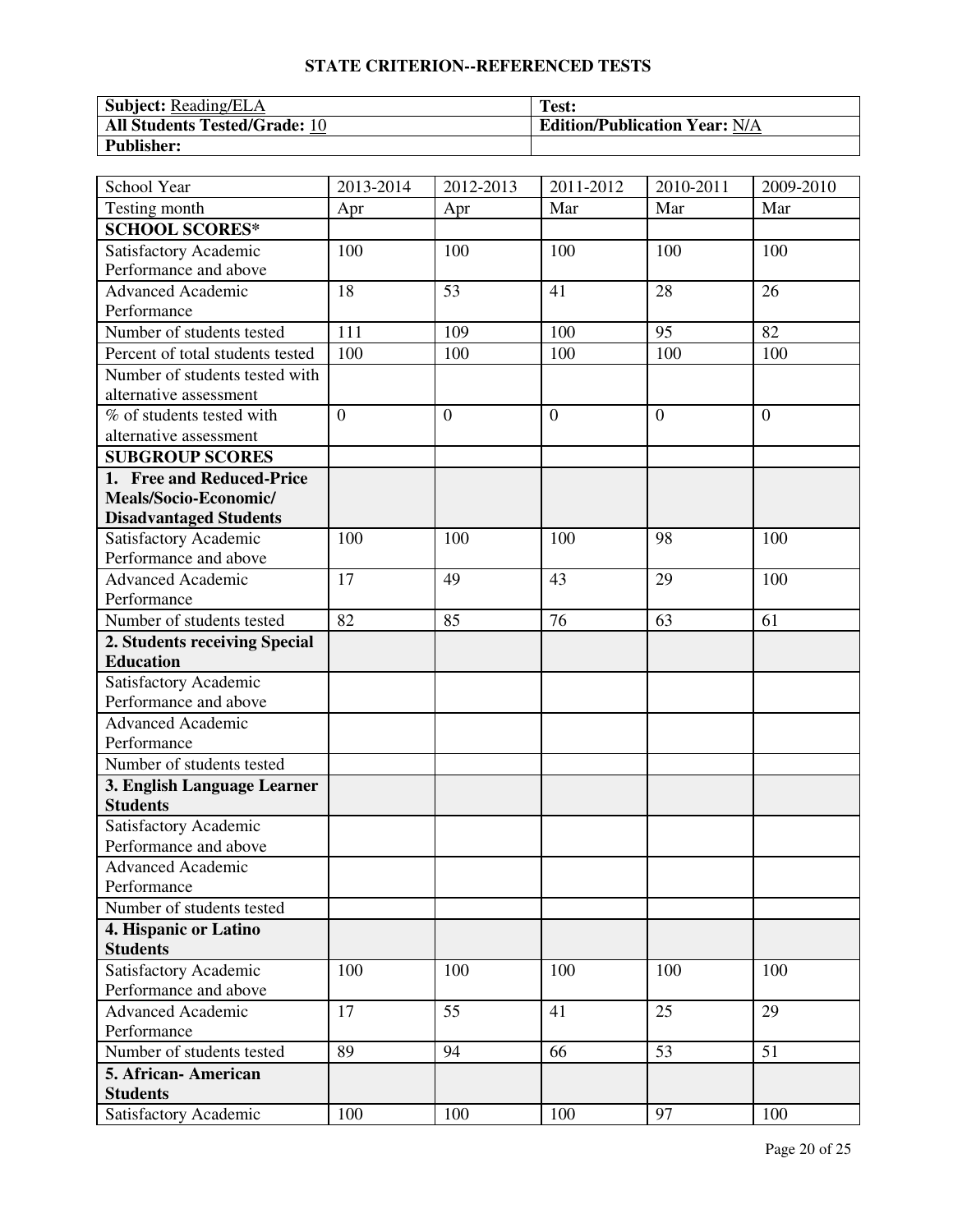| School Year                                    | 2013-2014 | 2012-2013 | 2011-2012 | 2010-2011 | 2009-2010 |
|------------------------------------------------|-----------|-----------|-----------|-----------|-----------|
| Performance and above                          |           |           |           |           |           |
| <b>Advanced Academic</b>                       | 25        | 42        | 46        | 23        | 19        |
| Performance                                    |           |           |           |           |           |
| Number of students tested                      | 12        | 19        | 24        | 30        | 21        |
| <b>6. Asian Students</b>                       |           |           |           |           |           |
| Satisfactory Academic                          |           |           |           |           |           |
| Performance and above                          |           |           |           |           |           |
| Advanced Academic                              |           |           |           |           |           |
| Performance                                    |           |           |           |           |           |
| Number of students tested                      |           |           |           |           |           |
| 7. American Indian or                          |           |           |           |           |           |
| <b>Alaska Native Students</b>                  |           |           |           |           |           |
| Satisfactory Academic                          |           |           |           |           |           |
| Performance and above                          |           |           |           |           |           |
| <b>Advanced Academic</b>                       |           |           |           |           |           |
| Performance                                    |           |           |           |           |           |
| Number of students tested                      |           |           |           |           |           |
| 8. Native Hawaiian or other                    |           |           |           |           |           |
| <b>Pacific Islander Students</b>               |           |           |           |           |           |
| Satisfactory Academic                          |           |           |           |           |           |
| Performance and above                          |           |           |           |           |           |
| <b>Advanced Academic</b>                       |           |           |           |           |           |
| Performance                                    |           |           |           |           |           |
| Number of students tested                      |           |           |           |           |           |
| 9. White Students                              |           |           |           |           |           |
|                                                |           |           |           |           |           |
| Satisfactory Academic<br>Performance and above |           |           |           |           |           |
|                                                |           |           |           |           |           |
| <b>Advanced Academic</b><br>Performance        |           |           |           |           |           |
| Number of students tested                      |           |           |           |           |           |
|                                                |           |           |           |           |           |
| 10. Two or More Races                          |           |           |           |           |           |
| identified Students                            |           |           |           |           |           |
| Satisfactory Academic<br>Performance and above |           |           |           |           |           |
| <b>Advanced Academic</b>                       |           |           |           |           |           |
| Performance                                    |           |           |           |           |           |
|                                                |           |           |           |           |           |
| Number of students tested                      |           |           |           |           |           |
| 11. Other 1: Other 1                           |           |           |           |           |           |
| Satisfactory Academic                          |           |           |           |           |           |
| Performance and above                          |           |           |           |           |           |
| <b>Advanced Academic</b>                       |           |           |           |           |           |
| Performance                                    |           |           |           |           |           |
| Number of students tested                      |           |           |           |           |           |
| 12. Other 2: Other 2                           |           |           |           |           |           |
| Satisfactory Academic                          |           |           |           |           |           |
| Performance and above                          |           |           |           |           |           |
| <b>Advanced Academic</b>                       |           |           |           |           |           |
| Performance                                    |           |           |           |           |           |
| Number of students tested                      |           |           |           |           |           |
| 13. Other 3: Other 3                           |           |           |           |           |           |
| Satisfactory Academic                          |           |           |           |           |           |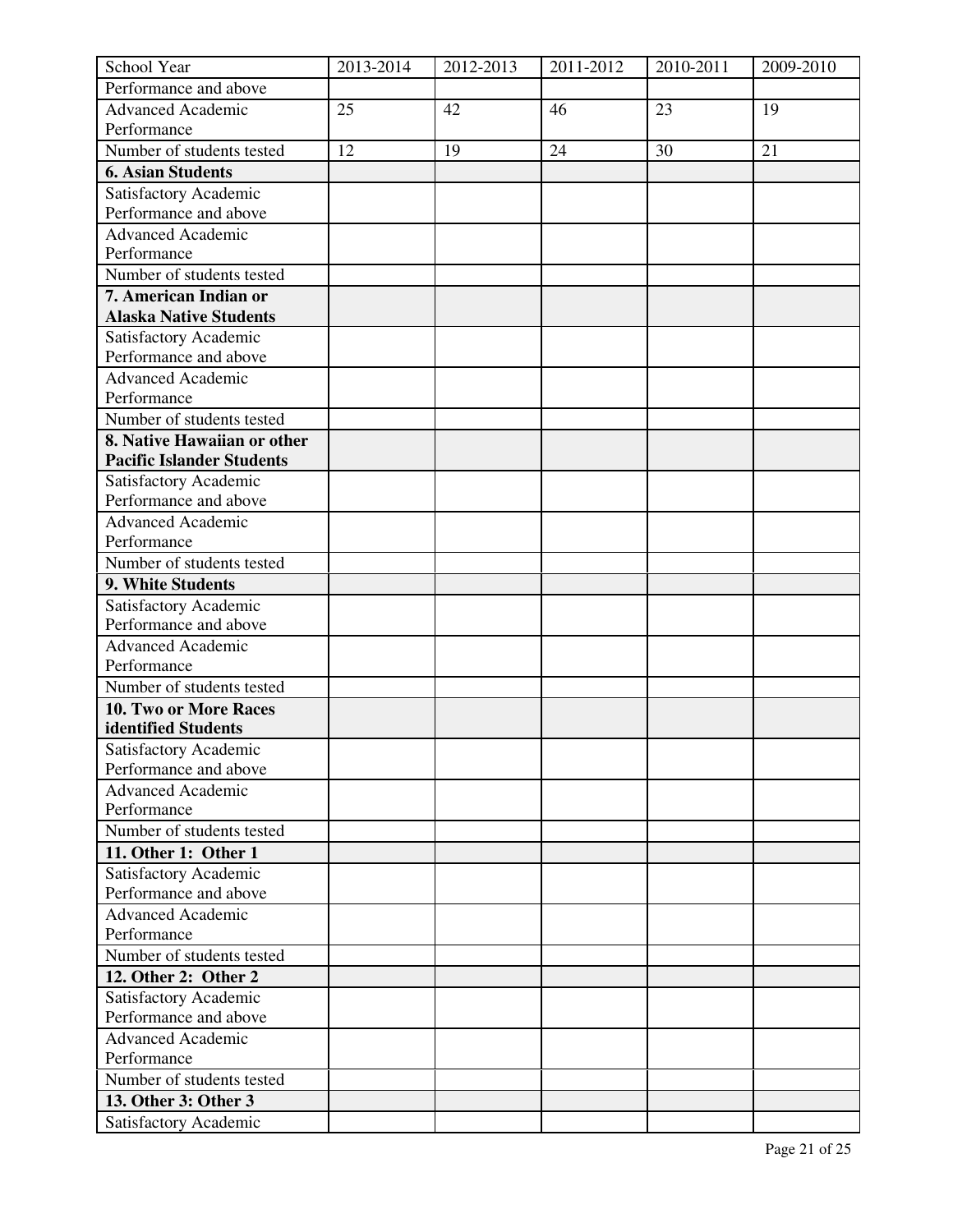| School Year               | 2013-2014 | 2012-2013 | 2011-2012 | 2010-2011 | 2009-2010 |
|---------------------------|-----------|-----------|-----------|-----------|-----------|
| Performance and above     |           |           |           |           |           |
| Advanced Academic         |           |           |           |           |           |
| Performance               |           |           |           |           |           |
| Number of students tested |           |           |           |           |           |

**NOTES:**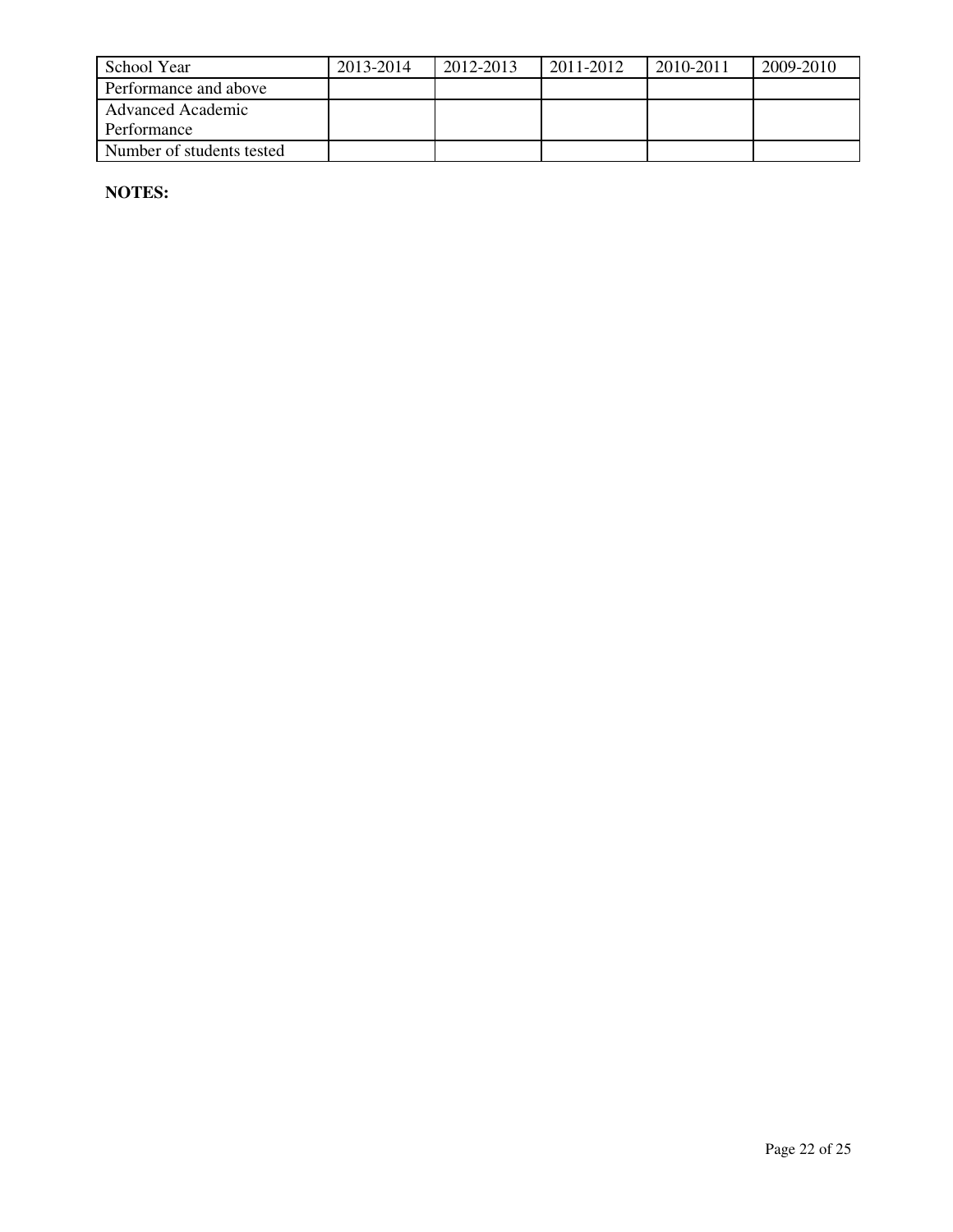#### **STATE CRITERION--REFERENCED TESTS**

| <b>Subject:</b> Reading/ELA              | <b>Test:</b> ELA 1                   |
|------------------------------------------|--------------------------------------|
| <b>All Students Tested/Grade: 9</b>      | <b>Edition/Publication Year: N/A</b> |
| <b>Publisher:</b> Texas Education Agency |                                      |

| School Year                      | 2013-2014      | 2012-2013      | 2011-2012        | 2010-2011      | 2009-2010      |
|----------------------------------|----------------|----------------|------------------|----------------|----------------|
| Testing month                    | Mar            | Apr            | Mar              | Mar            | Mar            |
| <b>SCHOOL SCORES*</b>            |                |                |                  |                |                |
| Satisfactory Academic            | 99             | 99             | 98               | 98             | 100            |
| Performance and above            |                |                |                  |                |                |
| Advanced Academic                | 15             | 25             | $\boldsymbol{0}$ | 61             | 52             |
| Performance                      |                |                |                  |                |                |
| Number of students tested        | 139            | 123            | 115              | 107            | 109            |
| Percent of total students tested | 100            | 100            | 100              | 98             | 100            |
| Number of students tested with   |                |                |                  |                |                |
| alternative assessment           |                |                |                  |                |                |
| % of students tested with        | $\overline{0}$ | $\overline{0}$ | $\mathbf{0}$     | $\overline{0}$ | $\overline{0}$ |
| alternative assessment           |                |                |                  |                |                |
| <b>SUBGROUP SCORES</b>           |                |                |                  |                |                |
| 1. Free and Reduced-Price        |                |                |                  |                |                |
| Meals/Socio-Economic/            |                |                |                  |                |                |
| <b>Disadvantaged Students</b>    |                |                |                  |                |                |
| Satisfactory Academic            | 100            | 100            | 98               | 100            | 100            |
| Performance and above            |                |                |                  |                |                |
| <b>Advanced Academic</b>         | 13             | 25             | $\boldsymbol{0}$ | 65             | 52             |
| Performance                      |                |                |                  |                |                |
| Number of students tested        | 105            | 95             | 94               | 82             | 77             |
| 2. Students receiving Special    |                |                |                  |                |                |
| <b>Education</b>                 |                |                |                  |                |                |
| Satisfactory Academic            |                |                |                  |                |                |
| Performance and above            |                |                |                  |                |                |
| <b>Advanced Academic</b>         |                |                |                  |                |                |
| Performance                      |                |                |                  |                |                |
| Number of students tested        |                |                |                  |                |                |
| 3. English Language Learner      |                |                |                  |                |                |
| <b>Students</b>                  |                |                |                  |                |                |
| Satisfactory Academic            |                |                |                  |                |                |
| Performance and above            |                |                |                  |                |                |
| <b>Advanced Academic</b>         |                |                |                  |                |                |
| Performance                      |                |                |                  |                |                |
| Number of students tested        |                |                |                  |                |                |
| 4. Hispanic or Latino            |                |                |                  |                |                |
| <b>Students</b>                  |                |                |                  |                |                |
| Satisfactory Academic            | 100            | 99             | 99               | 100            | 100            |
| Performance and above            |                |                |                  |                |                |
| <b>Advanced Academic</b>         | 15             | 19             | $\boldsymbol{0}$ | 59             | 52             |
| Performance                      |                |                |                  |                |                |
| Number of students tested        | 107            | 98             | 86               | 70             | 60             |
| 5. African-American              |                |                |                  |                |                |
| <b>Students</b>                  |                |                |                  |                |                |
| Satisfactory Academic            | 100            | 100            | 96               | 100            | 100            |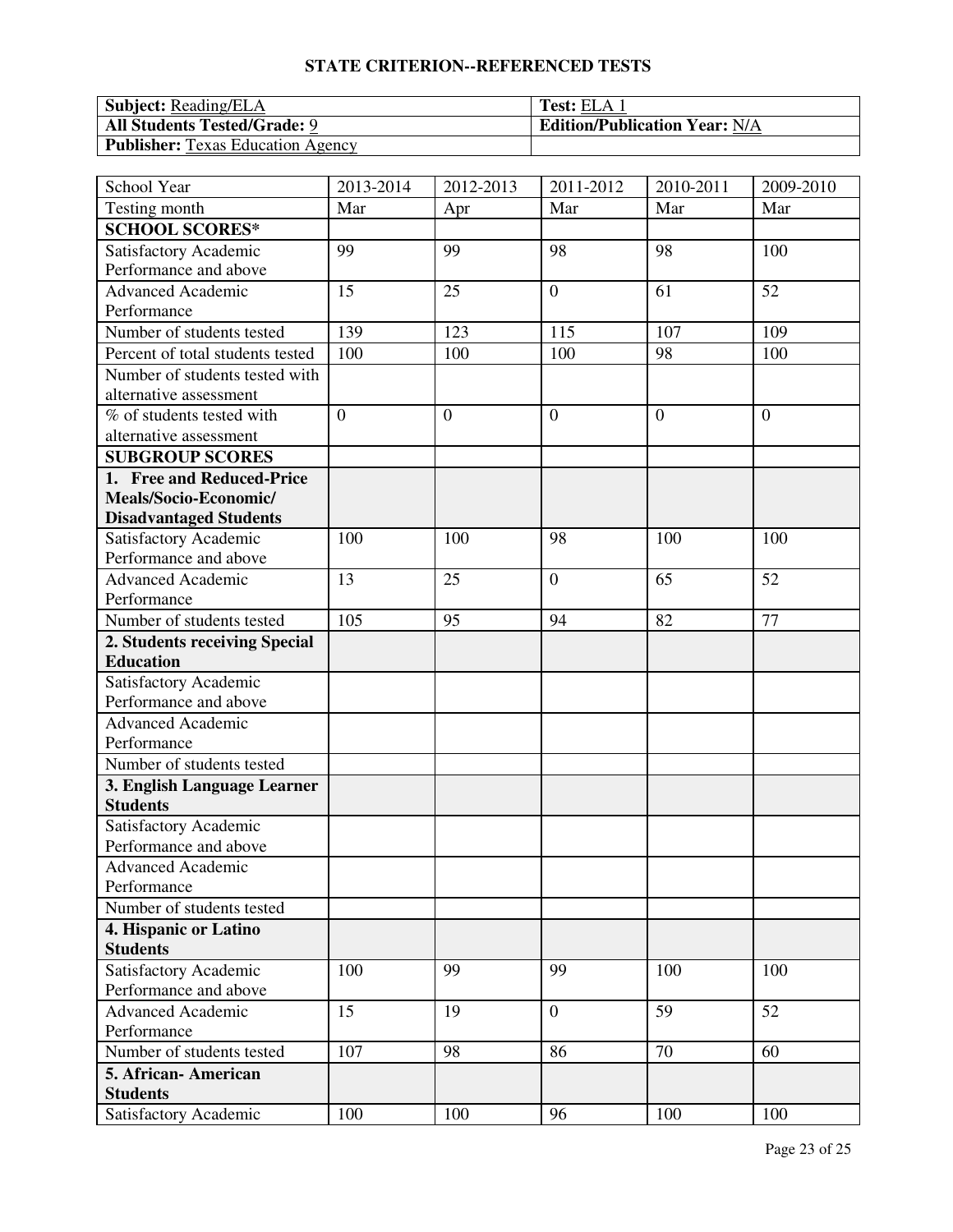| School Year                                       | 2013-2014 | 2012-2013 | 2011-2012        | 2010-2011 | 2009-2010 |
|---------------------------------------------------|-----------|-----------|------------------|-----------|-----------|
| Performance and above                             |           |           |                  |           |           |
| <b>Advanced Academic</b>                          | 14        | 43        | $\boldsymbol{0}$ | 69        | 43        |
| Performance                                       |           |           |                  |           |           |
| Number of students tested                         | 22        | 14        | 23               | 26        | 37        |
| <b>6. Asian Students</b>                          |           |           |                  |           |           |
| Satisfactory Academic                             |           |           |                  |           |           |
| Performance and above                             |           |           |                  |           |           |
| Advanced Academic                                 |           |           |                  |           |           |
| Performance                                       |           |           |                  |           |           |
| Number of students tested                         |           |           |                  |           |           |
| 7. American Indian or                             |           |           |                  |           |           |
| <b>Alaska Native Students</b>                     |           |           |                  |           |           |
| Satisfactory Academic                             |           |           |                  |           |           |
| Performance and above                             |           |           |                  |           |           |
| <b>Advanced Academic</b>                          |           |           |                  |           |           |
| Performance                                       |           |           |                  |           |           |
| Number of students tested                         |           |           |                  |           |           |
| 8. Native Hawaiian or other                       |           |           |                  |           |           |
| <b>Pacific Islander Students</b>                  |           |           |                  |           |           |
| Satisfactory Academic                             |           |           |                  |           |           |
| Performance and above                             |           |           |                  |           |           |
| <b>Advanced Academic</b>                          |           |           |                  |           |           |
| Performance                                       |           |           |                  |           |           |
| Number of students tested                         |           |           |                  |           |           |
| 9. White Students                                 |           |           |                  |           |           |
|                                                   |           |           |                  |           |           |
| Satisfactory Academic<br>Performance and above    |           |           |                  |           |           |
|                                                   |           |           |                  |           |           |
| <b>Advanced Academic</b><br>Performance           |           |           |                  |           |           |
|                                                   |           |           |                  |           |           |
| Number of students tested                         |           |           |                  |           |           |
| <b>10. Two or More Races</b>                      |           |           |                  |           |           |
| identified Students                               |           |           |                  |           |           |
| Satisfactory Academic                             |           |           |                  |           |           |
| Performance and above<br><b>Advanced Academic</b> |           |           |                  |           |           |
| Performance                                       |           |           |                  |           |           |
|                                                   |           |           |                  |           |           |
| Number of students tested                         |           |           |                  |           |           |
| 11. Other 1: Other 1                              |           |           |                  |           |           |
| Satisfactory Academic                             |           |           |                  |           |           |
| Performance and above                             |           |           |                  |           |           |
| <b>Advanced Academic</b>                          |           |           |                  |           |           |
| Performance                                       |           |           |                  |           |           |
| Number of students tested                         |           |           |                  |           |           |
| 12. Other 2: Other 2                              |           |           |                  |           |           |
| Satisfactory Academic                             |           |           |                  |           |           |
| Performance and above                             |           |           |                  |           |           |
| <b>Advanced Academic</b>                          |           |           |                  |           |           |
| Performance                                       |           |           |                  |           |           |
| Number of students tested                         |           |           |                  |           |           |
| 13. Other 3: Other 3                              |           |           |                  |           |           |
| Satisfactory Academic                             |           |           |                  |           |           |